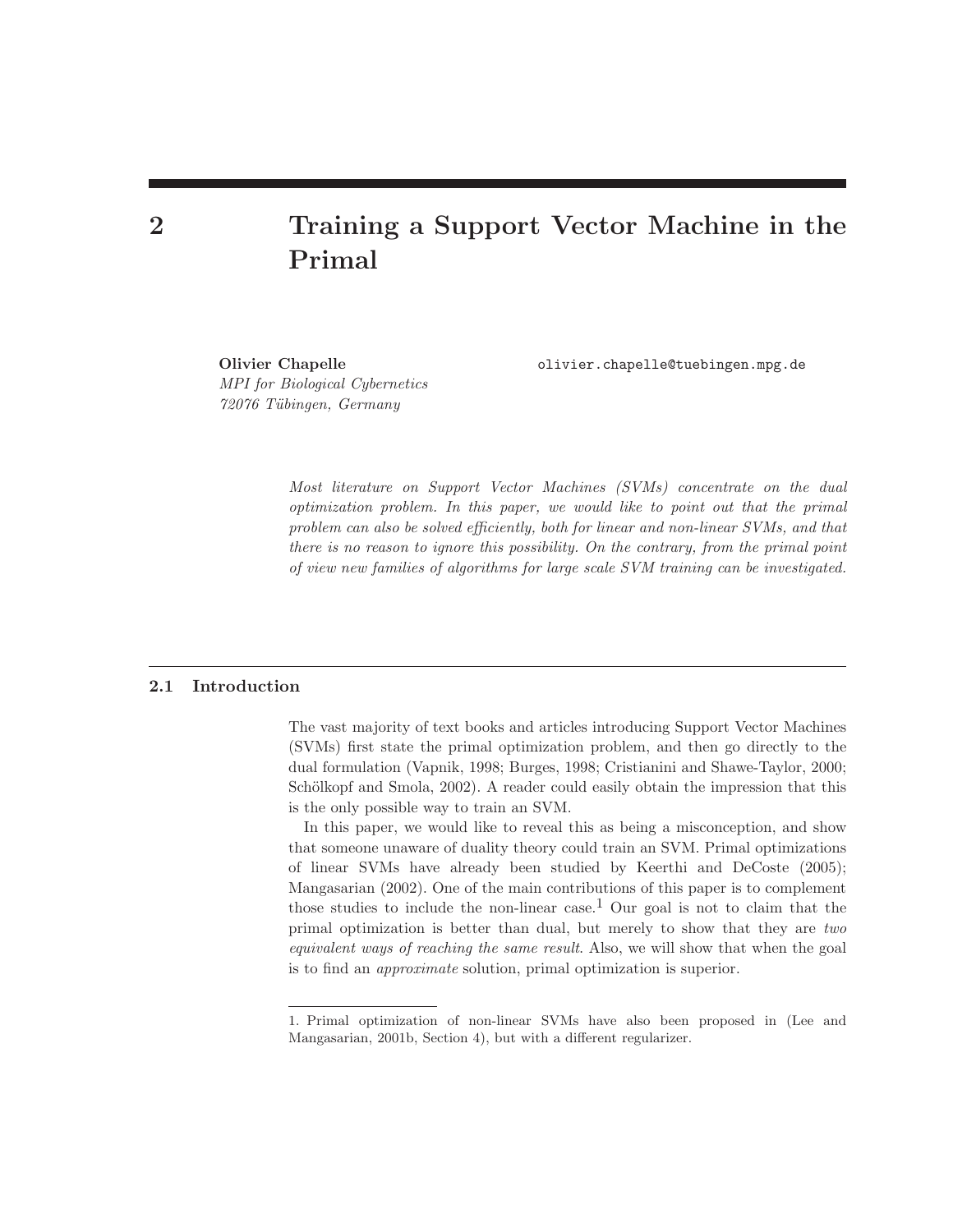Given a training set  $\{(\mathbf{x}_i, y_i)\}_{1 \leq i \leq n}$ ,  $\mathbf{x}_i \in \mathbb{R}^d$ ,  $y_i \in \{+1, -1\}$ , recall that the primal SVM optimization problem is usually written as:

$$
\min_{\mathbf{w},b} \, ||\mathbf{w}||^2 + C \sum_{i=1}^n \xi_i^p \quad \text{under constraints} \quad y_i(\mathbf{w} \cdot \mathbf{x}_i + b) \ge 1 - \xi_i, \ \xi_i \ge 0. \tag{2.1}
$$

where  $p$  is either 1 (hinge loss) or 2 (quadratic loss). At this point, in the literature there are usually two main reasons mentioned for solving this problem in the dual:

1. The duality theory provides a convenient way to deal with the constraints.

2. The dual optimization problem can be written in terms of dot products, thereby making it possible to use kernel functions.

We will demonstrate in section 3 that those two reasons are not a limitation for solving the problem in the primal, mainly by writing the optimization problem as an unconstrained one and by using the representer theorem. In section 4, we will see that performing a Newton optimization in the primal yields exactly the same computational complexity as optimizing the dual; that will be validated experimentally in section 5. Finally, possible advantages of a primal optimization are presented in section 6. But we will start now with some general discussion about primal and dual optimization.

# 2.2 Links between primal and dual optimization

As mentioned in the introduction, primal and dual optimization have strong connections and we illustrate some of them through the example of regularized least-squares (RLS).

Given a matrix  $X \in \mathbb{R}^{n \times d}$  representing the coordinates of n points in d dimensions and a target vector  $\mathbf{y} \in \mathbb{R}^n$ , the primal RLS problem can be written as

$$
\min_{\mathbf{w} \in \mathbb{R}^d} \lambda \mathbf{w}^\top \mathbf{w} + \|X\mathbf{w} - \mathbf{y}\|^2, \tag{2.2}
$$

where  $\lambda$  is the regularization parameter. This objective function is minimized for  $\mathbf{w} = (X^{\top} X + \lambda I)^{-1} X^{\top} \mathbf{y}$  and its minimum is

$$
\mathbf{y}^{\top}\mathbf{y} - \mathbf{y}^{\top}X(X^{\top}X + \lambda I)^{-1}X^{\top}\mathbf{y}.
$$
 (2.3)

Introducing slack variables  $\xi = X\mathbf{w} - \mathbf{y}$ , the dual optimization problem is

$$
\max_{\alpha \in \mathbb{R}^n} \quad 2\alpha^{\top} \mathbf{y} - \frac{1}{\lambda} \alpha^{\top} (XX^{\top} + \lambda I) \alpha. \tag{2.4}
$$

The dual is maximized for  $\alpha = \lambda (XX^{\top} + \lambda I)^{-1}y$  and its maximum is

$$
\lambda \mathbf{y}^{\top} (XX^{\top} + \lambda I)^{-1} \mathbf{y}.\tag{2.5}
$$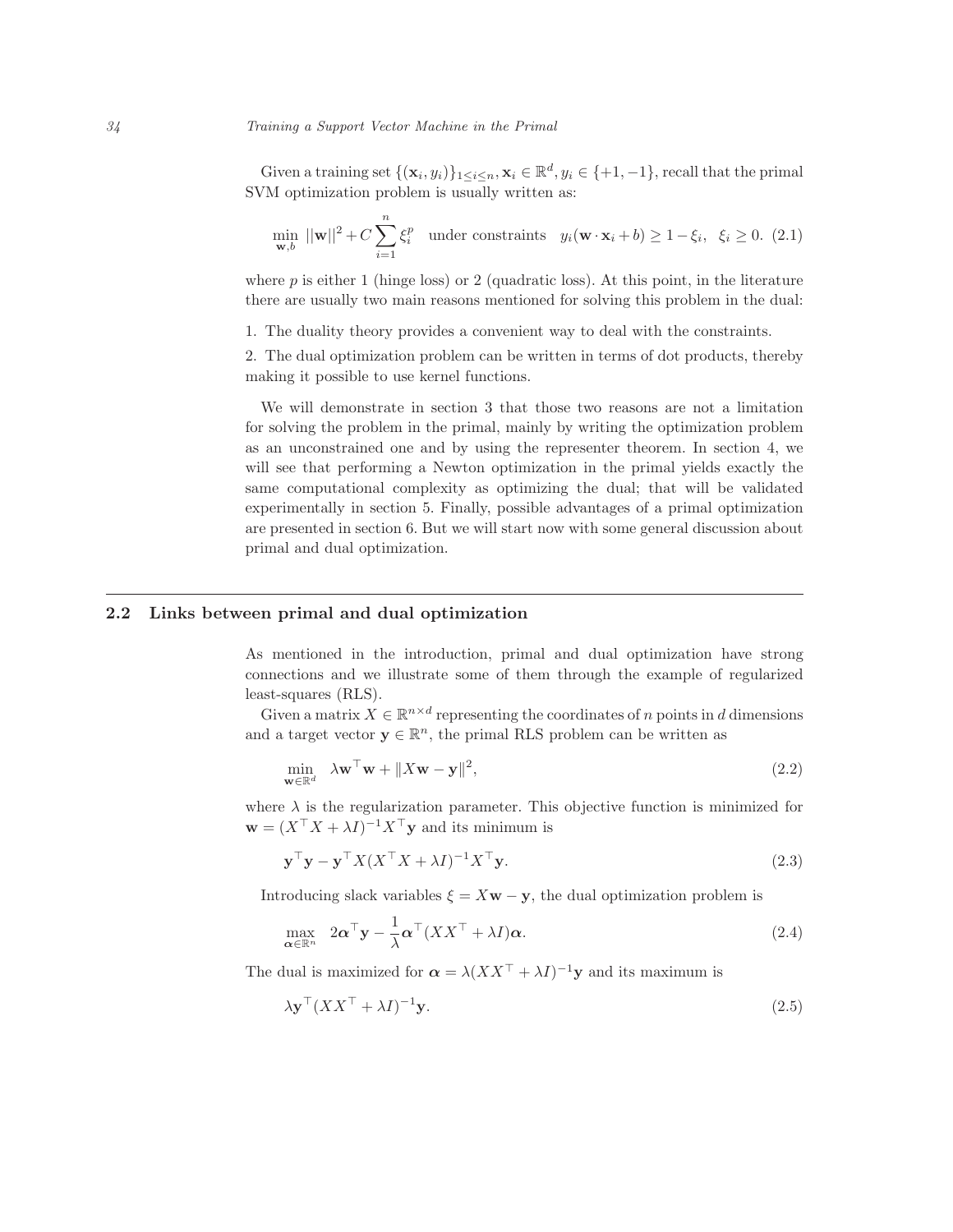#### 2.2 Links between primal and dual optimization 35

The primal solution is then given by the KKT condition,

$$
\mathbf{w} = \frac{1}{\lambda} X^{\top} \boldsymbol{\alpha}.
$$
 (2.6)

Now we relate the inverses of  $XX^{\top} + \lambda I$  and  $X^{\top}X + \lambda I$  thanks to the Woodbury formula (Golub and Loan, 1996, page 51),

$$
\lambda (XX^\top + \lambda I)^{-1} = I - X(\lambda I + X^\top X)^{-1} X^\top \tag{2.7}
$$

With this equality, we recover that primal (2.3) and dual (2.5) optimal values are the same, i.e. that the duality gap is zero.

Let us now analyze the computational complexity of primal and dual optimization. The primal requires the computation and inversion of the matrix  $(X<sup>T</sup> X + \lambda I)$ , which is in  $\mathcal{O}(nd^2 + d^3)$ . On the other hand, the dual deals with the matrix  $(XX^{\top} + \lambda I)$ , which requires  $\mathcal{O}(dn^2 + n^3)$  operations to compute and invert. It is often argued that one should solve either the primal or the dual optimization problem depending on whether *n* is larger or smaller than *d*, resulting in an  $\mathcal{O}(\max(n, d) \min(n, d)^2)$ complexity. But this argument does not really hold because one can always use (2.7) in case the matrix to invert is too big.<sup>2</sup> So both for primal and dual optimization, the complexity is  $\mathcal{O}(\max(n, d) \min(n, d)^2)$ .

The difference between primal and dual optimization comes when computing approximate solutions. Let us optimize both the primal (2.2) and dual (2.4) objective functions by conjugate gradient and see how the primal objective function decreases as a function of the number of conjugate gradient steps. For the dual optimization, an approximate dual solution is converted to an approximate primal one by using the KKT condition (2.6).

Intuitively, the primal optimization should be superior because it directly minimizes the quantity we are interested in. Figure 2.1 confirms this intuition. In some cases, there is no difference between primal and dual optimization (left), but in some other cases, the dual optimization can be slower to converge (right).<sup>3</sup> In Appendix 2.A, we try to analyze this phenomenon by looking at the primal objective value after one conjugate gradient step. We show that the primal optimization always yields a lower value than the dual optimization, and we quantify the difference.

The conclusion from this analysis is that even though primal and dual optimization are equivalent, both in terms of the solution and time complexity, when it comes to approximate solution, primal optimization is superior because it is more focused on minimizing what we are interested in: the primal objective function. In general

<sup>2.</sup> Note that primal optimization with the Woodbury formula is in general not equivalent to dual optimization (even though they have the same complexity). Indeed, the dual problem involves the conjugate of the loss function. RLS is a special case because  $t \to \frac{1}{2}t^2$ is self-conjugate.

<sup>3.</sup> As discussed above the time complexity is the same for finding the exact solution. But with approximate methods, this is not necessarily the case.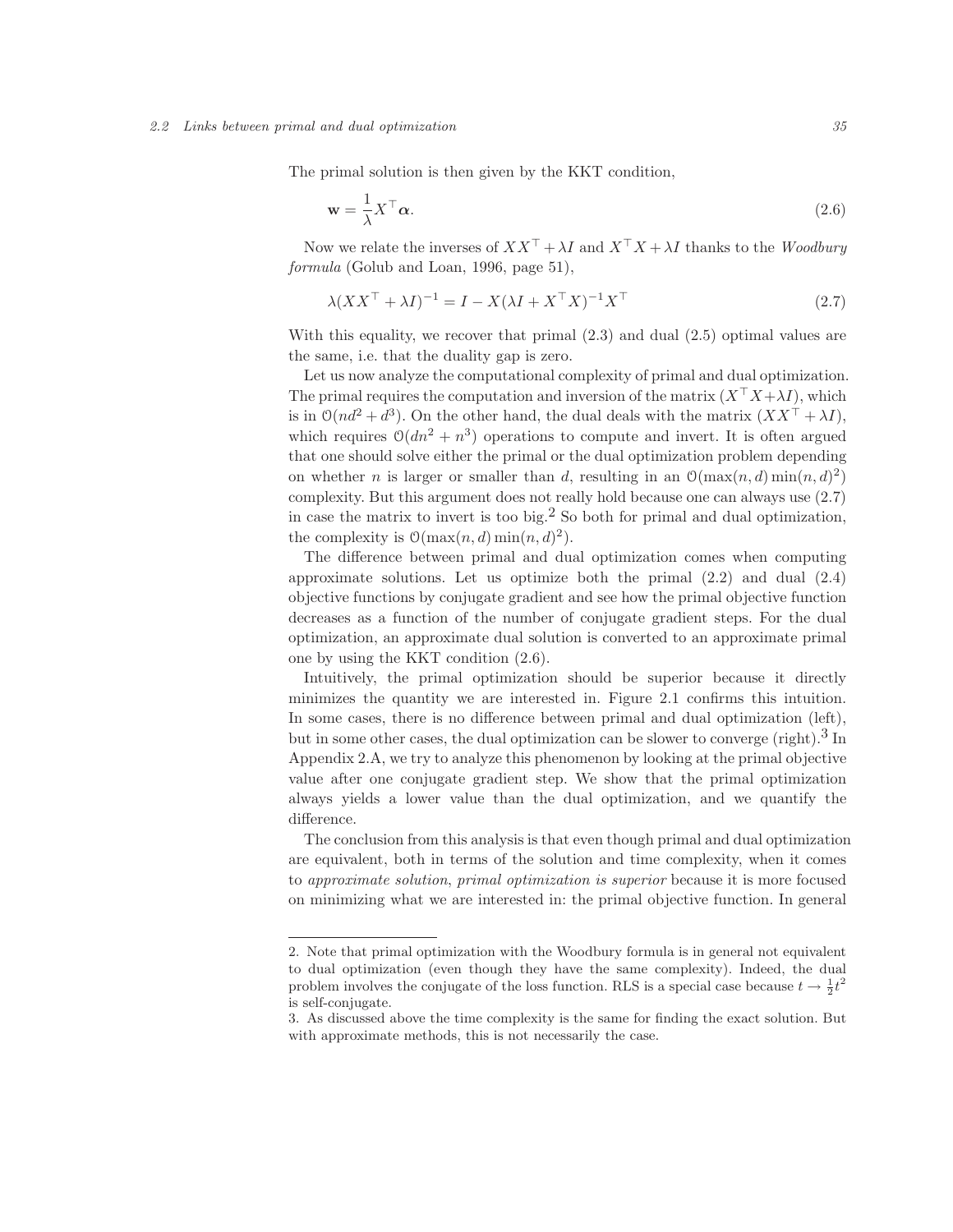

**Figure 2.1:** Plots of the primal suboptimality,  $(2.2)-(2.3)$ , for primal and dual optimization by conjugate gradient ( $\mathsf{pcg}$  in Matlab). *n* points are drawn randomly from a spherical Gaussian distribution in d dimensions. The targets are also randomly generated according a Gaussian distribution.  $\lambda$  is fixed to 1. Left,  $n = 10$  and  $d = 100$ . Right,  $n = 100$  and  $d = 10$ .

there is indeed no guarantee that an approximate dual solution yields a good approximate primal solution.

## 2.3 Primal objective function

Coming back to Support Vector Machines, let us rewrite (2.1) as an unconstrained optimization problem:

$$
||\mathbf{w}||^2 + C \sum_{i=1}^{n} L(y_i, \mathbf{w} \cdot \mathbf{x}_i + b), \qquad (2.8)
$$

with  $L(y, t) = \max(0, 1 - yt)^p$  (see figure 2.2). More generally, L could be any loss function.

Let us now consider non-linear SVMs with a kernel function k and an associated Reproducing Kernel Hilbert Space H. The optimization problem (2.8) becomes

$$
\min_{f \in \mathcal{H}} \lambda ||f||_{\mathcal{H}}^2 + \sum_{i=1}^n L(y_i, f(\mathbf{x}_i)),
$$
\n(2.9)

where we have made a change of variable by introducing the regularization parameter  $\lambda = 1/C$ . We have also dropped the offset b for the sake of simplicity. However all the algebra presented below can be extended easily to take it into account (see Appendix 2.B).

Suppose now that the loss function  $L$  is differentiable with respect to its second argument. Using the reproducing property  $f(\mathbf{x}_i) = \langle f, k(\mathbf{x}_i, \cdot) \rangle_{\mathcal{H}}$ , we can differentiate  $(2.9)$  with respect to f and at the optimal solution  $f^*$ , the gradient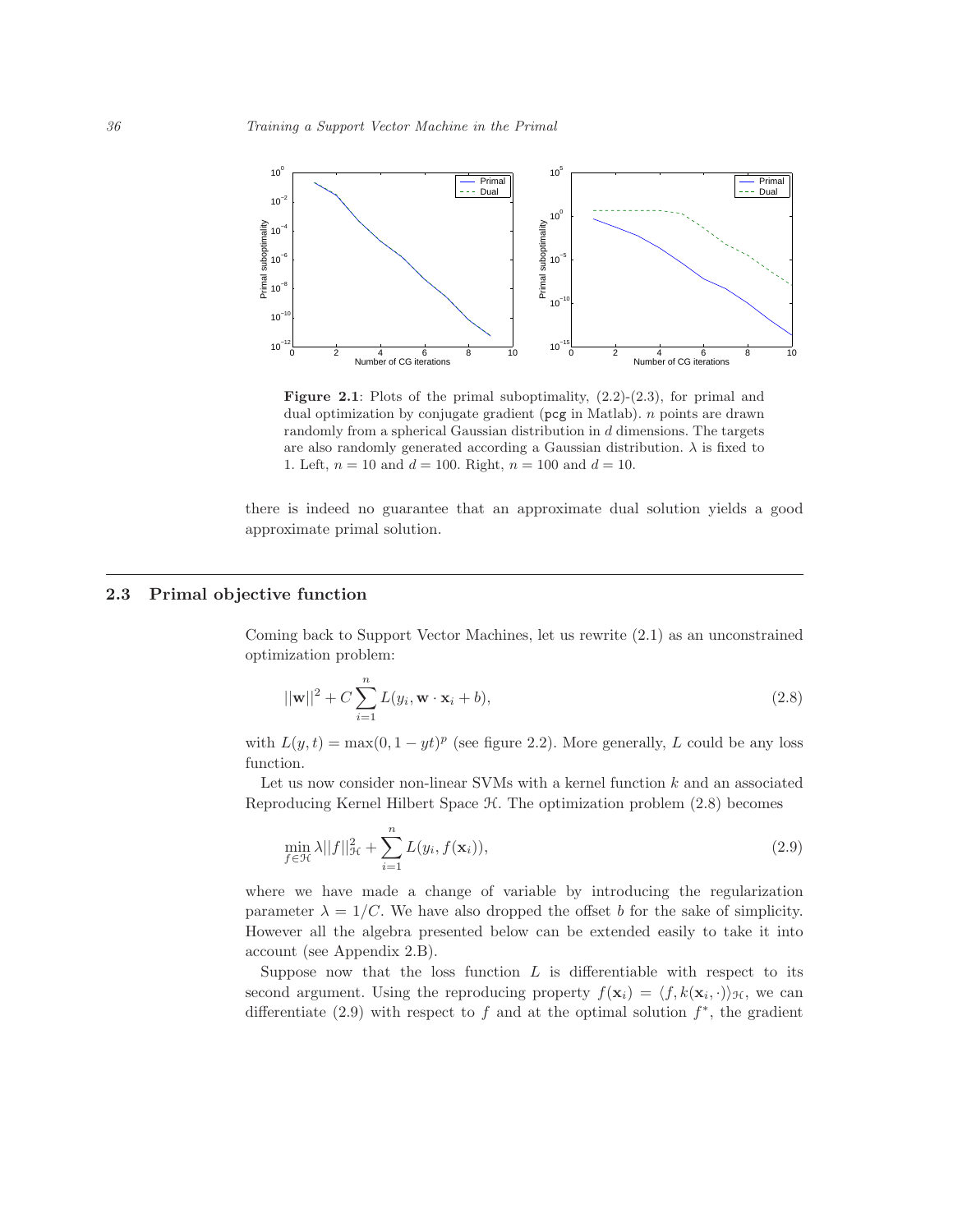

Figure 2.2: SVM loss function,  $L(y,t) = \max(0, 1 - yt)^p$  for  $p = 1$  and 2.

vanishes, yielding

$$
2\lambda f^* + \sum_{i=1}^n \frac{\partial L}{\partial t}(y_i, f^*(\mathbf{x}_i))k(\mathbf{x}_i, \cdot) = 0,
$$
\n(2.10)

where  $\partial L/\partial t$  is the partial derivative of  $L(y, t)$  with respect to its second argument. This implies that the optimal function can be written as a linear combination of kernel functions evaluated at the training samples. This result is also known as the representer theorem (Kimeldorf and Wahba, 1970).

Thus, we seek a solution of the form:

$$
f(\mathbf{x}) = \sum_{i=1}^{n} \beta_i k(\mathbf{x}_i, \mathbf{x}).
$$
\n(2.11)

We denote those coefficients  $\beta_i$  and not  $\alpha_i$  as in the standard SVM literature to stress that they should not be interpreted as Lagrange multipliers.

Let us express  $(2.9)$  in term of  $\beta_i$ ,

$$
\lambda \sum_{i,j=1}^{n} \beta_i \beta_j k(\mathbf{x}_i, \mathbf{x}_j) + \sum_{i=1}^{n} L\left(y_i, \sum_{j=1}^{n} k(\mathbf{x}_i, \mathbf{x}_j) \beta_j\right), \qquad (2.12)
$$

where we used the kernel reproducing property in  $||f||_{\mathcal{H}}^2 = \sum_{i,j=1}^n \beta_i \beta_j$  $k(\mathbf{x}_i, \cdot), k(\mathbf{x}_j, \cdot) >_{\mathcal{H}} = \sum_{i,j=1}^n \beta_i \beta_j k(\mathbf{x}_i, \mathbf{x}_j).$ 

Introducing the kernel matrix K with  $K_{ij} = k(\mathbf{x}_i, \mathbf{x}_j)$  and  $K_i$  the  $i^{th}$  column of  $K$ ,  $(2.12)$  can be rewritten as

$$
\Omega(\boldsymbol{\beta}) := \lambda \boldsymbol{\beta}^{\top} K \boldsymbol{\beta} + \sum_{i=1}^{n} L(y_i, K_i^{\top} \boldsymbol{\beta}). \tag{2.13}
$$

As long as  $L$  is differentiable, we can optimize  $(2.13)$  by gradient descent. Note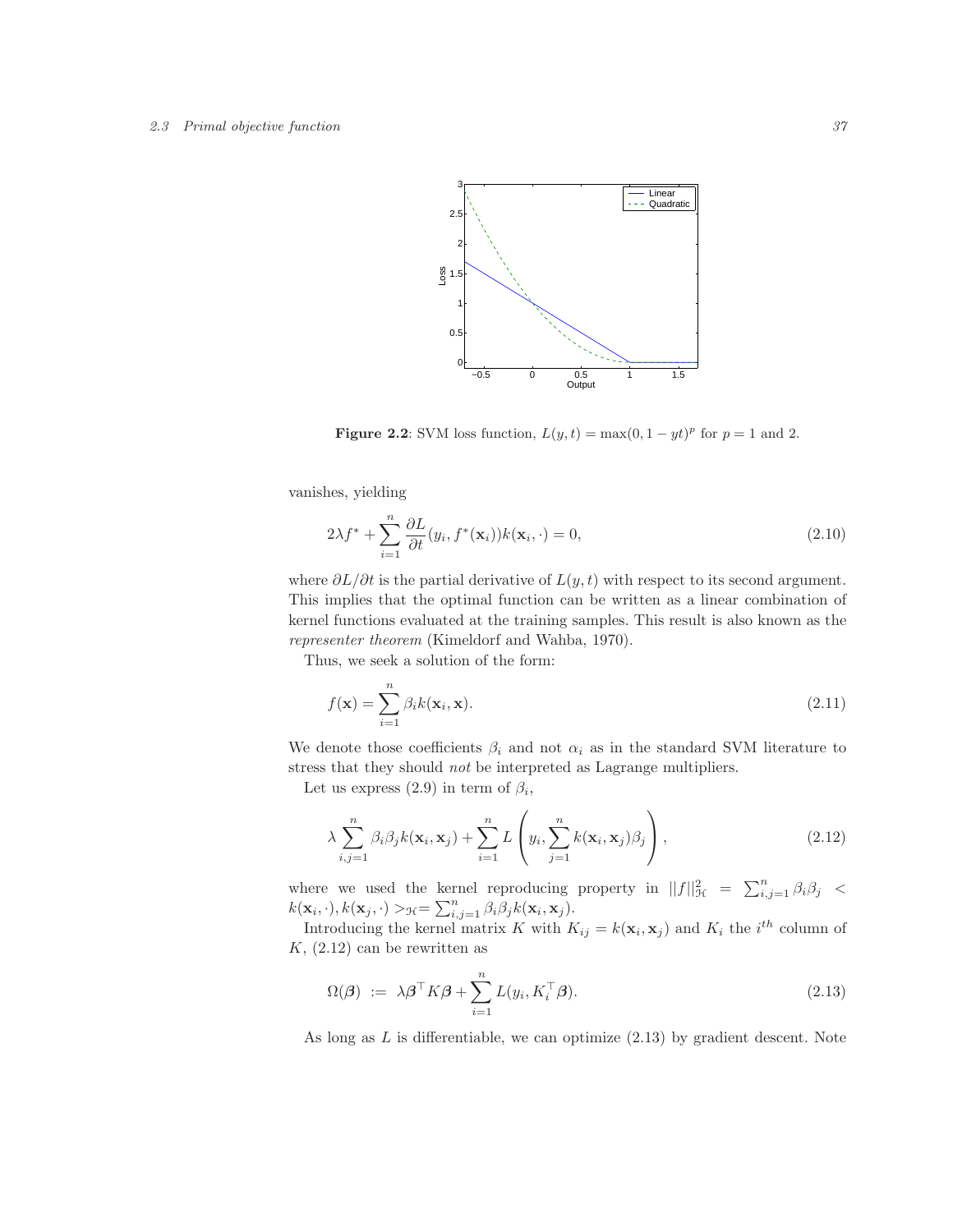that this is an unconstrained optimization problem.

## 2.4 Newton optimization

The unconstrained objective function (2.13) can be minimized using a variety of optimization techniques such as conjugate gradient. Here we will only consider Newton optimization as the similarities with dual optimization will then appear clearly.

We will focus on two loss functions: the quadratic penalization of the training errors (figure 2.2) and a differentiable approximation to the linear penalization, the Huber loss.

## 2.4.1 Quadratic loss

Let us start with the easiest case, the  $L_2$  penalization of the training errors,

$$
L(y_i, f(\mathbf{x}_i)) = \max(0, 1 - y_i f(\mathbf{x}_i))^2.
$$

For a given value of the vector  $\beta$ , we say that a point  $x_i$  is a *support vector* if  $y_i f(\mathbf{x}_i) < 1$ , i.e. if the loss on this point is non zero. Note that this definition of support vector is different from  $\beta_i \neq 0$ <sup>4</sup>. Let us reorder the training points such that the first  $n_{\mathsf{sv}}$  points are support vectors. Finally, let  $I^0$  be the  $n \times n$  diagonal matrix with the first  $n_{sv}$  entries being 1 and the others 0,

I <sup>0</sup> <sup>≡</sup> 1 . . . 0 1 0 0 . . . 0 

<sup>4.</sup> From (2.10), it turns out at the optimal solution that the sets  $\{i, \beta_i \neq 0\}$  and  ${i, y_i f(\mathbf{x}_i) < 1}$  will be the same. To avoid confusion, we could have defined this latter as the set of error vectors.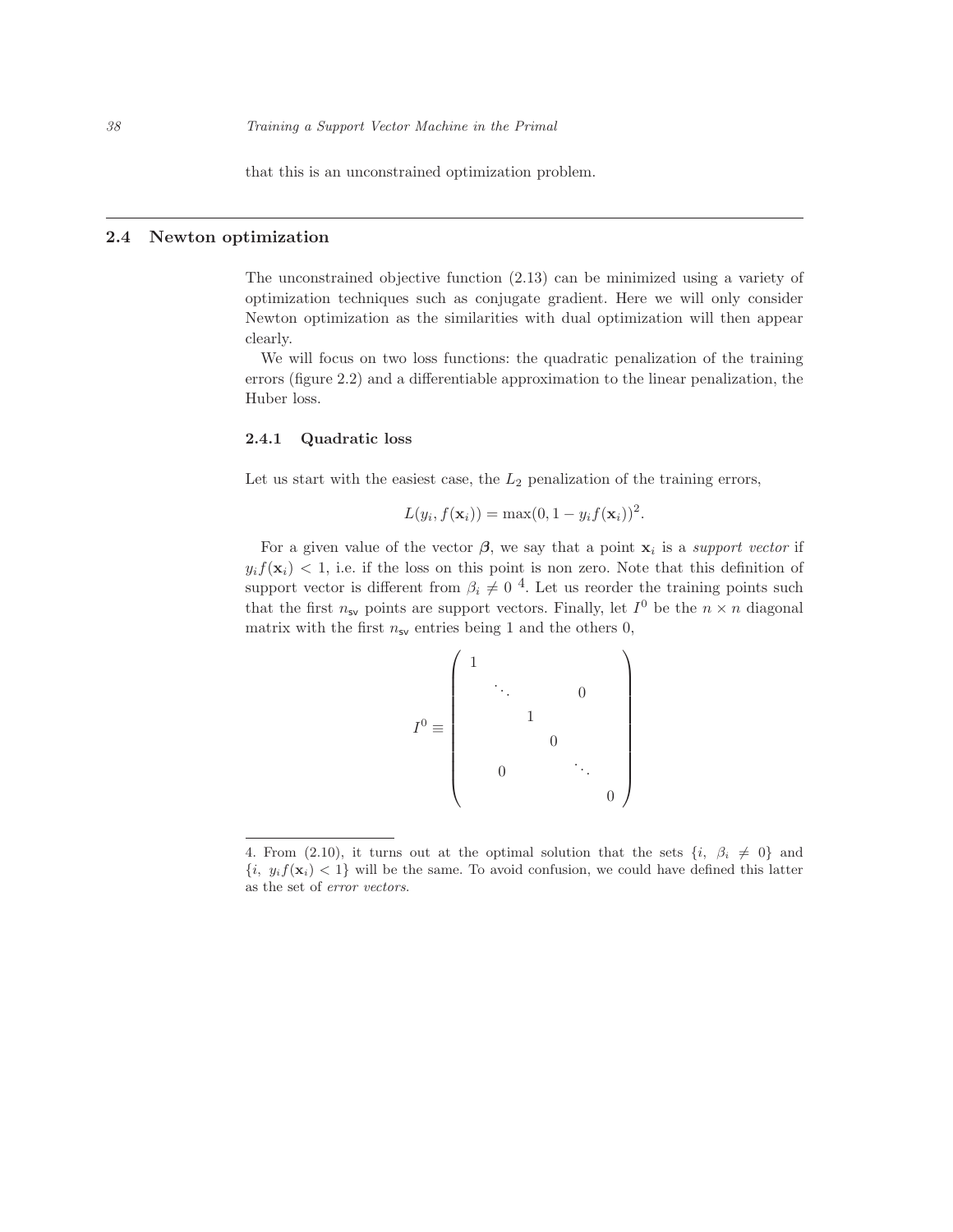#### 2.4 Newton optimization 39

The gradient of  $(2.13)$  with respect to  $\beta$  is

$$
\nabla = 2\lambda K \beta + \sum_{i=1}^{n_{\rm sv}} K_i \frac{\partial L}{\partial t} (y_i, K_i^{\top} \beta)
$$
  
= 
$$
2\lambda K \beta + 2 \sum_{i=1}^{n_{\rm sv}} K_i y_i (y_i K_i^{\top} \beta - 1)
$$
  
= 
$$
2(\lambda K \beta + K I^0 (K \beta - Y)),
$$
 (2.14)

and the Hessian,

$$
H = 2(\lambda K + K I^0 K). \tag{2.15}
$$

Each Newton step consists of the following update,

$$
\beta \leftarrow \beta - \gamma H^{-1} \nabla,
$$

where  $\gamma$  is the step size found by line search or backtracking (Boyd and Vandenberghe, 2004, Section 9.5). In our experiments, we noticed that the default value of  $\gamma = 1$ did not result in any convergence problem, and in the rest of this section we only consider this value. However, to enjoy the theoretical properties concerning the convergence of this algorithm, backtracking is necessary.

Combining (2.14) and (2.15) as  $\nabla = H\beta - 2KI^0Y$ , we find that after the update,

$$
\begin{array}{rcl} \mathcal{B} & = & (\lambda K + K I^0 K)^{-1} K I^0 Y \\ & = & (\lambda I_n + I^0 K)^{-1} I^0 Y \end{array} \tag{2.16}
$$

Note that we have assumed that  $K$  (and thus the Hessian) is invertible. If  $K$  is not invertible, then the expansion is not unique (even though the solution is), and (2.16) will produce one of the possible expansions of the solution. To avoid these problems, let us simply assume that an infinitesimally small ridge has been added to K.

Let  $I_p$  denote the identity matrix of size  $p \times p$  and  $K_{\mathsf{sv}}$  the first  $n_{\mathsf{sv}}$  columns and rows of  $K$ , i.e. the submatrix corresponding to the support vectors. Using the fact that the lower left block  $\lambda I_n + I^0 K$  is 0, the inverse of this matrix can be easily computed, and finally, the update (2.16) turns out to be

$$
\begin{array}{rcl}\n\beta & = & \left( \begin{array}{cc} (\lambda I_{n_{\rm sv}} + K_{\rm sv})^{-1} & 0 \\ 0 & 0 \end{array} \right) Y, \\
& = & \left( \begin{array}{c} (\lambda I_{n_{\rm sv}} + K_{\rm sv})^{-1} Y_{\rm sv} \\ 0 \end{array} \right). \tag{2.17}\n\end{array}
$$

If the current solution is far from the optimal one, the set sv might be large and some computational ressources wasted on trying to invert (2.17). We will present later (algorithm 2.1) a way to avoid this problem.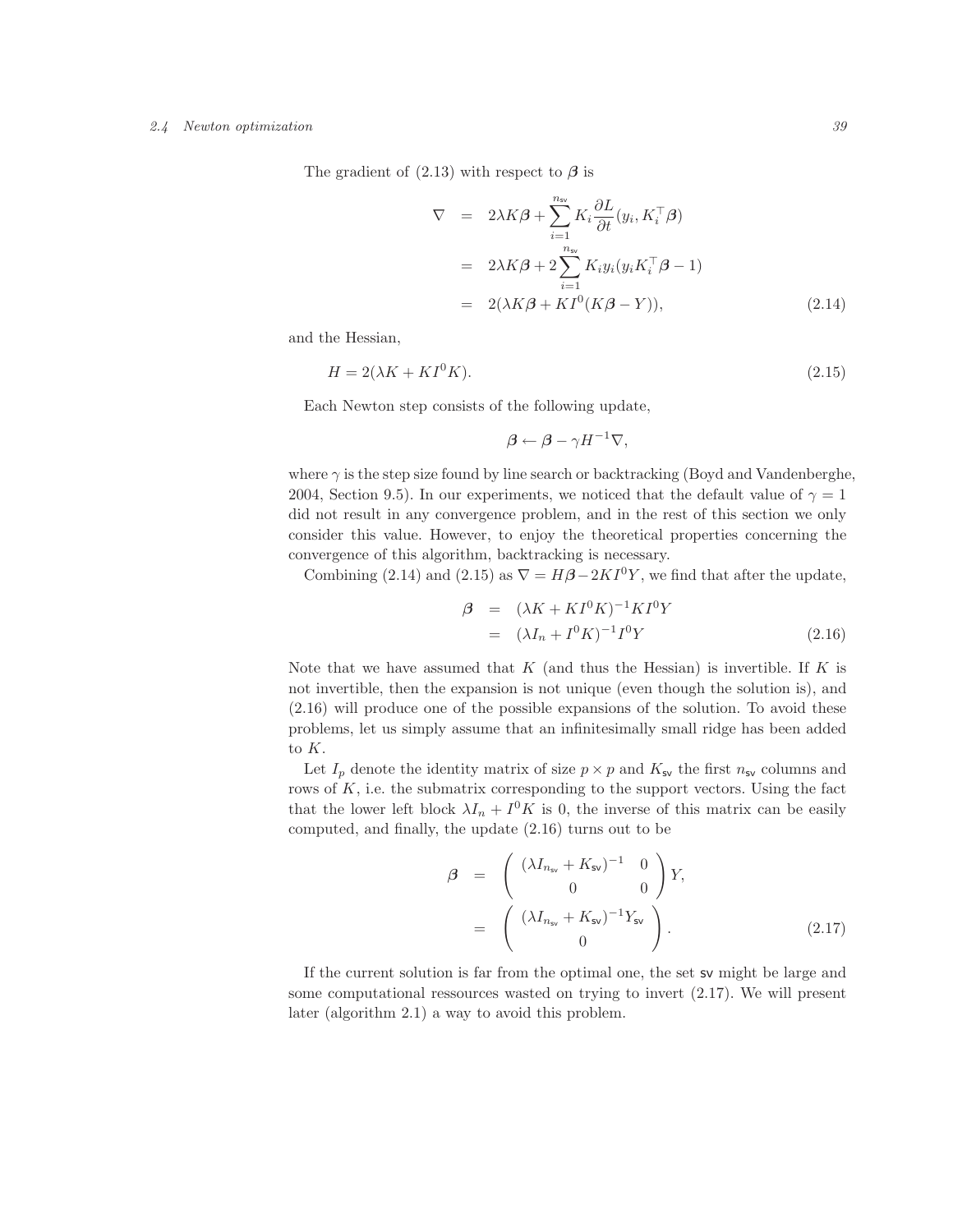## 2.4.1.1 Link with dual optimization

Update rule (2.17) is not surprising if one has a look at the SVM dual optimization problem:

$$
\max_{\alpha} \sum_{i=1}^{n} \alpha_i - \frac{1}{2} \sum_{i,j=1}^{n} \alpha_i \alpha_j y_i y_j (K_{ij} + \lambda \delta_{ij}), \text{ under constraints } \alpha_i \ge 0.
$$

Consider the optimal solution: the gradient with respect to all  $\alpha_i > 0$  (the support vectors) must be 0,

$$
1 - \text{diag}(Y_{\text{sv}})(K_{\text{sv}} + \lambda I_{n_{\text{sv}}})\text{diag}(Y_{\text{sv}})\alpha = 0,
$$

where  $\text{diag}(Y)$  stands for the diagonal matrix with the diagonal being the vector Y . Thus, up to a sign difference, the solutions found by minimizing the primal and maximizing the dual are the same:  $\beta_i = y_i \alpha_i$ .

#### 2.4.1.2 Complexity analysis

Only a couple of iterations are usually necessary to reach the solution (rarely more than 5), and this number seems independent of  $n$ . The overall complexity is thus the complexity of one Newton step, which is  $O(nn_{sv} + n_{sv}^3)$ . Indeed, the first term corresponds to finding the support vectors (i.e. the points for which  $y_i f(\mathbf{x}_i) < 1$ ) and the second term is the cost of inverting the matrix  $K_{\mathsf{sv}} + \lambda I_{n_{\mathsf{sv}}}$ . It turns out that this is the same complexity as in standard SVM learning (dual maximization) since those 2 steps are also necessary. Of course  $n_{sv}$  is not known in advance and this complexity analysis is an a posteriori one. In the worse case, the complexity is  $O(n^3)$ .

It is important to note that in general this time complexity is also a lower bound (for the exact computation of the SVM solution). Chunking and decomposition methods, for instance (Joachims, 1999; Osuna et al., 1997), do not help since there is fundamentally a linear system of size  $n_{sv}$  to be be solved.<sup>5</sup> Chunking is only useful when the  $K_{\mathsf{sv}}$  matrix cannot fit in memory. Keep in mind that we did not take into account the complexity of computing entries of the kernel matrix: in practice, training time of different SVM solvers can differ significantly based on the kernel cache strategy (see also chapter 1).

<sup>5.</sup> We considered here that solving a linear system (either in the primal or in the dual) takes cubic time. This time complexity can however be improved.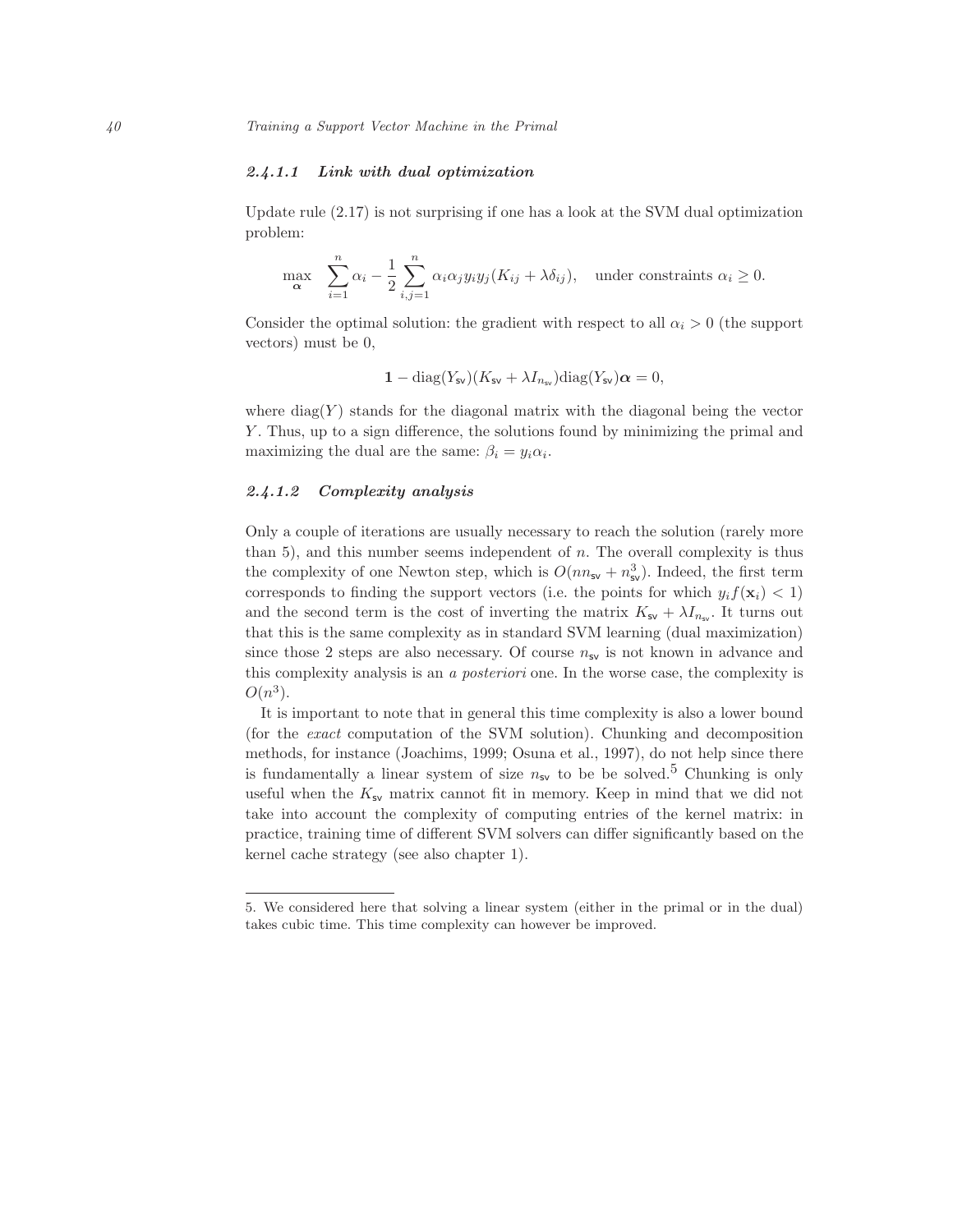#### 2.4 Newton optimization  $41$

## 2.4.2 Huber / hinge loss

The hinge loss used in SVMs is not differentiable. We propose to use a differentiable approximation of it, inspired by the Huber loss (cf figure 2.3):

$$
L(y,t) = \begin{cases} 0 & \text{if } yt > 1+h \\ \frac{(1+h-yt)^2}{4h} & \text{if } |1-yt| \le h \\ 1-yt & \text{if } yt < 1-h \end{cases}
$$
 (2.18)

where  $h$  is a parameter to choose, typically between 0.01 and 0.5.

Note that we are not minimizing the hinge loss, but this does not matter, since from a machine learning point of view there is no reason to prefer the hinge loss anyway. If really one wants to approach the hinge loss solution, one can make  $h \to 0$ (similarly to (Lee and Mangasarian, 2001b)).



Figure 2.3: The Huber loss is a differentiable approximation of the hinge loss. The plot is  $(2.18)$  with  $h = 0.5$ .

The derivation of the Newton step follows the same line as for the  $L_2$  loss and we will not go into the details. The algebra is just a bit more complicated because there are 3 different parts in the loss (and thus 3 different categories of points):

 $\blacksquare$   $n_{\text{sv}}$  of them are in the quadratic part of loss;

 $n_{sv}$  are in the linear part of the loss. We will call this category of points the support vectors "at bound", in reference to dual optimization where the Lagrange multipliers associated with those points are at the upper bound C.

 $\blacksquare$  The rest of the points have zero loss.

We reorder the training set in such a way that the points are grouped in the 3 above categories. As in the previous section,  $I^0$  corresponds to the points in the first category. For the points in the second category, let  $I<sup>1</sup>$  be diagonal matrix with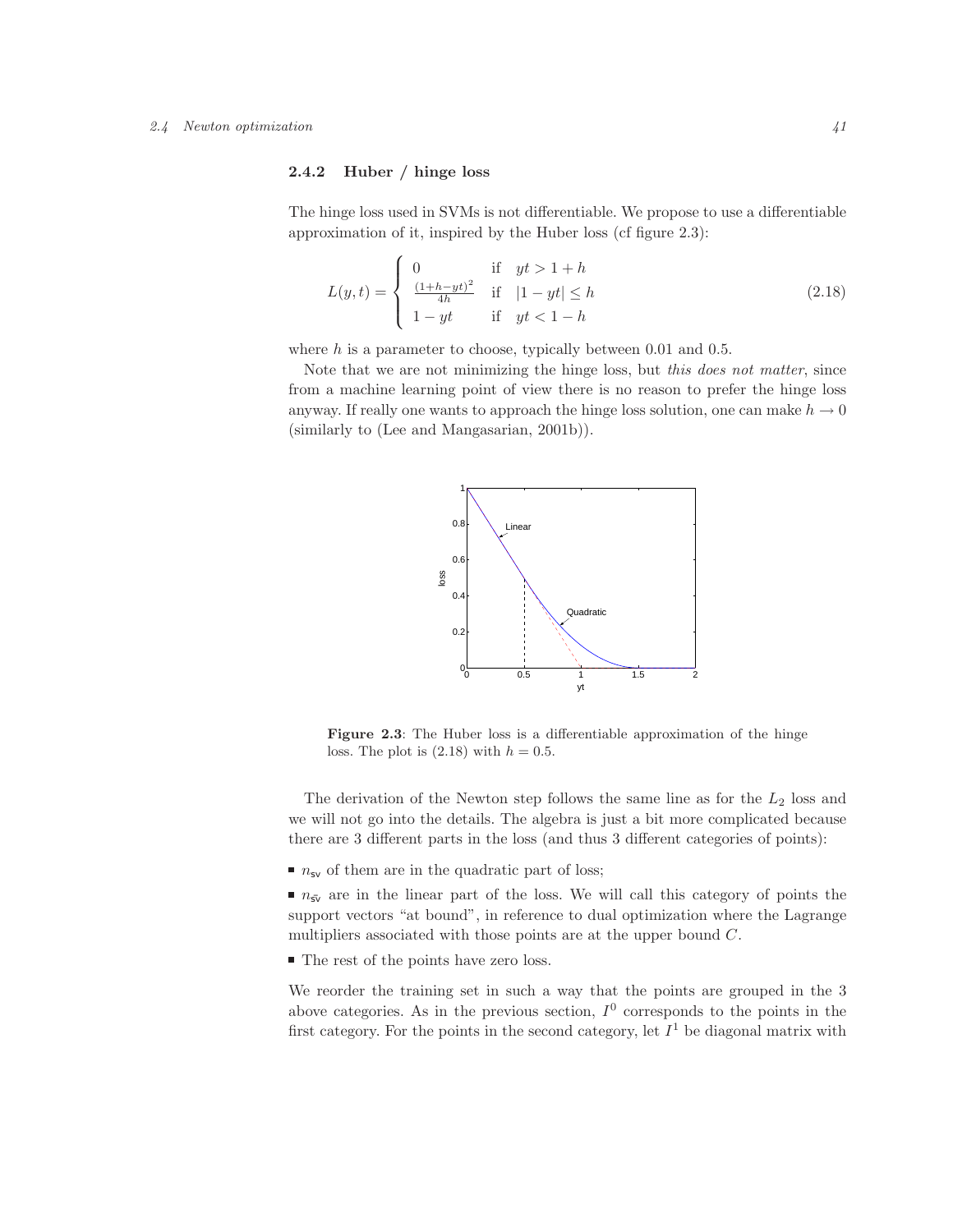first  $n_{sv}$  0 elements followed by  $n_{sv}$  1 elements (and 0 for the rest). The gradient is

$$
\nabla = 2\lambda K\beta + \frac{KI^0(K\beta - (1+h)Y)}{2h} - K I^1 Y
$$

and the Hessian

$$
H = 2\lambda K + \frac{KI^0 K}{2h}.
$$

Thus,

$$
\nabla = H\beta - K\left(\frac{1+h}{2h}I^0 + I^1\right)Y
$$

and the new  $\beta$  is

$$
\beta = \left(2\lambda I_n + \frac{I^0 K}{2h}\right)^{-1} \left(\frac{1+h}{2h}I^0 + I^1\right)Y
$$
  
= 
$$
\left(\begin{array}{c} (4h\lambda I_{n_{\rm sv}} + K_{\rm sv})^{-1}((1+h)Y_{\rm sv} - K_{\rm sv,s\bar{v}}Y_{\rm sv}/(2\lambda))\\ Y_{\rm sv}/(2\lambda)\\ 0 \end{array}\right) \equiv \left(\begin{array}{c} \beta_{\rm sv} \\ \beta_{\rm sv} \\ 0 \end{array}\right).
$$
 (2.19)

Again, one can see the link with the dual optimization: letting  $h \to 0$ , the primal and the dual solution are the same,  $\beta_i = y_i \alpha_i$ . This is obvious for the points in the linear part of the loss (with  $C = 1/(2\lambda)$ ). For the points that are right on the margin, their output is equal to their label,

$$
K_{\mathsf{sv}}\beta_{\mathsf{sv}} + K_{\mathsf{sv},\bar{\mathsf{sv}}}\beta_{\bar{\mathsf{sv}}} = Y_{\mathsf{sv}}.
$$

But since  $\beta_{\bar{sv}} = Y_{\bar{sv}}/(2\lambda)$ ,

$$
\beta_{\rm sv} = K_{\rm sv}^{-1} \big( Y_{\rm sv} - K_{\rm sv, \bar{sv}} Y_{\bar{\rm sv}} \big/ (2 \lambda) \big),
$$

which is the same equation as the first block of (2.19) when  $h \to 0$ .

## 2.4.2.1 Complexity analysis

Similar to the quadratic loss, the complexity is  $O(n_{\text{sv}}^3 + n(n_{\text{sv}} + n_{\text{sv}}))$ . The  $n_{\text{sv}} + n_{\text{sv}}$ factor is the complexity for computing the output of one training point (number of nonzero elements in the vector  $\beta$ ). Again, the complexity for dual optimization is the same since both steps (solving a linear system of size  $n_{\rm sv}$  and computing the outputs of all the points) are required.

## 2.4.3 Other losses

Some other losses have been proposed to approximate the SVM hinge loss (Lee and Mangasarian, 2001b; Zhang et al., 2003; Zhu and Hastie, 2005). However, none of them has a linear part and the overall complexity is  $O(n^3)$  which can be much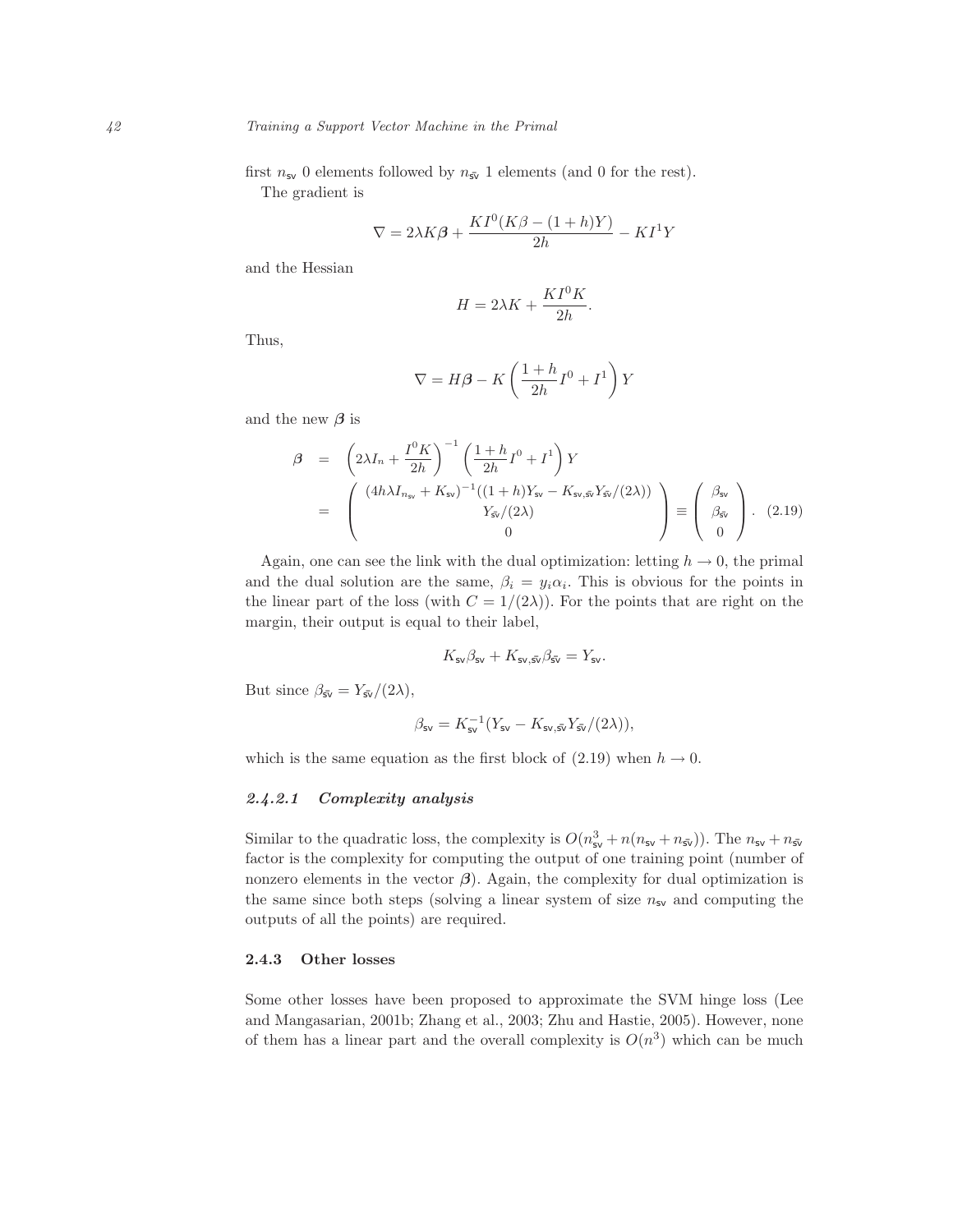#### 2.5 Experiments 43

larger than the complexity of standard SVM training. More generally, the size of the linear system to solve is equal to  $n_{sv}$ , the number of training points for which  $\frac{\partial^2 L}{\partial t^2}(y_i, f(\mathbf{x}_i)) \neq 0$ . If there are some large linear parts in the loss function, this number might be much smaller than  $n$ , resulting in significant speed-up compared to the standard  $O(n^3)$  cost.

# 2.5 Experiments

The experiments in this section can be considered as a sanity check to show that primal and dual optimization of a non-linear SVM have similar time complexities. However, for linear SVMs, the primal optimization is definitely superior (Keerthi and DeCoste,  $2005$ ) as illustrated below.<sup>6</sup>

Some Matlab code for the quadratic penalization of the errors and taking into account the bias b is available online at: http://www.kyb.tuebingen.mpg.de/bs/ people/chapelle/primal.

#### 2.5.1 Linear SVM

In the case of quadratic penalization of the training errors, the gradient of the objective function (2.8) is

$$
\nabla = 2\mathbf{w} + 2C \sum_{i \in \mathbf{sv}} (\mathbf{w} \cdot \mathbf{x}_i - y_i) \mathbf{x}_i,
$$

and the Hessian is

$$
H = I_d + C \sum_{i \in \mathsf{sv}} \mathbf{x}_i \mathbf{x}_i^\top.
$$

The computation of the Hessian is in  $O(d^2 n_{sv})$  and its inversion in  $O(d^3)$ . When the number of dimensions is relatively small compared to the number of training samples, it is advantageous to optimize directly on w rather than on the expansion coefficients. In the case where d is large, but the data is sparse, the Hessian should not be built explicitly. Instead, the linear system  $H^{-1}\nabla$  can be solved efficiently by conjugate gradient (Keerthi and DeCoste, 2005).

Training time comparison on the Adult dataset (Platt, 1998) in presented in figure 2.4. As expected, the training time is linear for our primal implementation, but the scaling exponent is 2.2 for the dual implementation of LIBSVM (comparable to the 1.9 reported in (Platt, 1998)). This exponent can be explained as follows :  $n_{\rm sv}$  is very small (Platt, 1998, Table 12.3) and  $n_{\bar{s}v}$  grows linearly with n (the misclassified

<sup>6.</sup> For a dual optimizer to be competitive, it needs to make use of the fact that the kernel matrix is low rank. For instance, the Lagrangian SVM (Mangasarian and Musicant, 2001) relies on the Woodbury formula (2.7) to train linear SVMs.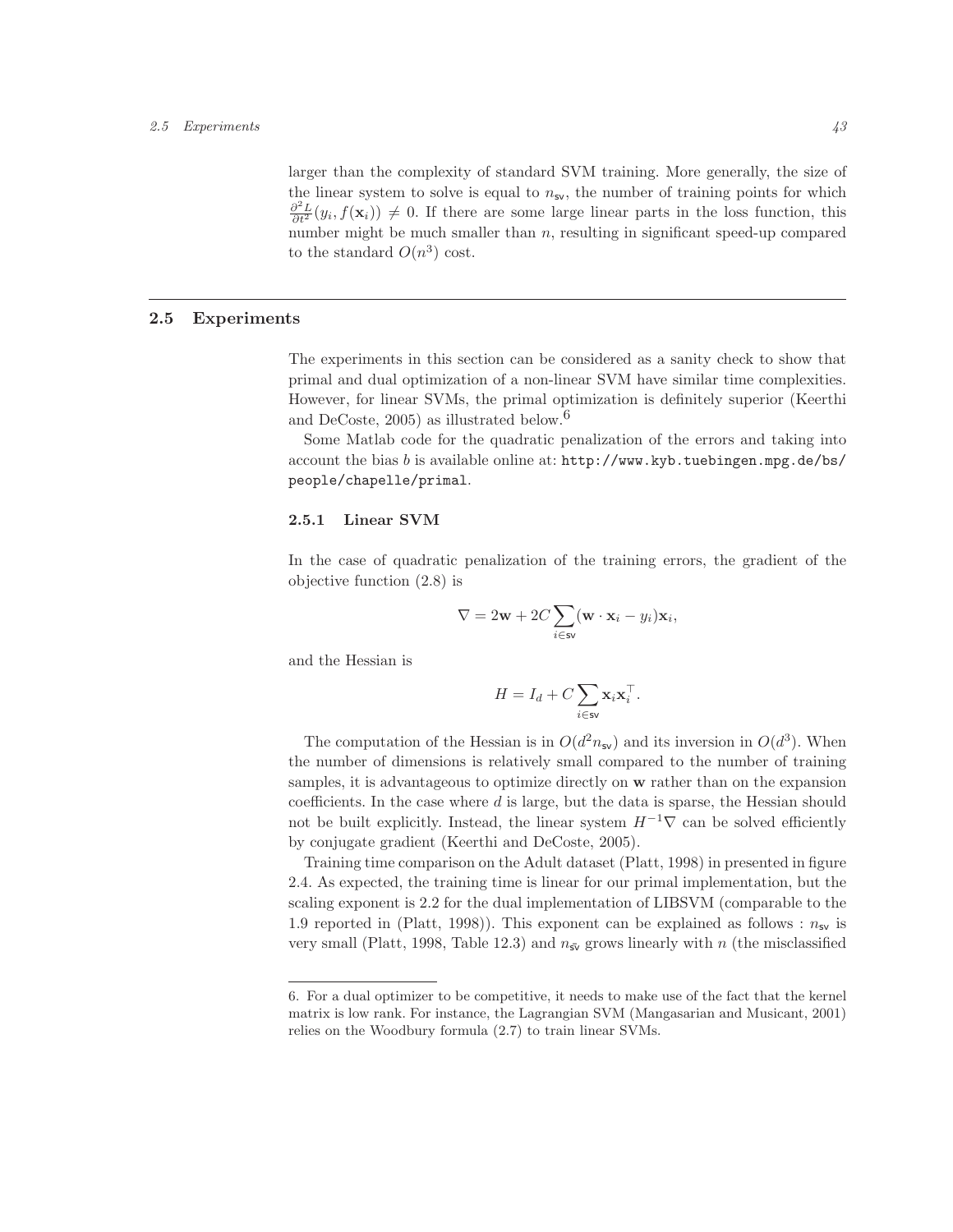training points). So for this dataset the complexity of  $O(n_{\rm sv}^3 + n(n_{\rm sv} + n_{\rm sv}))$  turns out to be about  $O(n^2)$ .



Figure 2.4: Time comparison of LIBSVM (an implementation of SMO (Platt, 1998)) and direct Newton optimization on the normal vector w.

It is noteworthy that, for this experiment, the number of Newton steps required to reach the exact solution was 7. More generally, this algorithm is usually extremely fast for linear SVMs.

## 2.5.2  $L_2$  loss

We now compare primal and dual optimization for non-linear SVMs. To avoid problems of memory management and kernel caching and to make time comparison as straightforward as possible, we decided to precompute the entire kernel matrix. For this reason, the Adult dataset used in the previous section is not suitable because it would be difficult to fit the kernel matrix in memory (about 8G).

Instead, we used the USPS dataset consisting of 7291 training examples. The problem was made binary by classifying digits 0 to 4 versus 5 to 9. An RBF kernel with bandwidth  $\sigma = 8$  was chosen,

$$
K(\mathbf{x}_i, \mathbf{x}_j) = \exp\left(-\frac{||\mathbf{x}_i - \mathbf{x}_j||^2}{2\sigma^2}\right)
$$

.

We consider in this section the hard margin SVM by fixing  $\lambda$  to a very small value, namely  $10^{-8}$ .

The training for the primal optimization is performed as follows (see algorithm 2.1): we start from a small number of training samples, train, double the number of samples, retrain and so on. In this way, the set of support vectors is rather well identified (otherwise, we would have to invert an  $n \times n$  matrix in the first Newton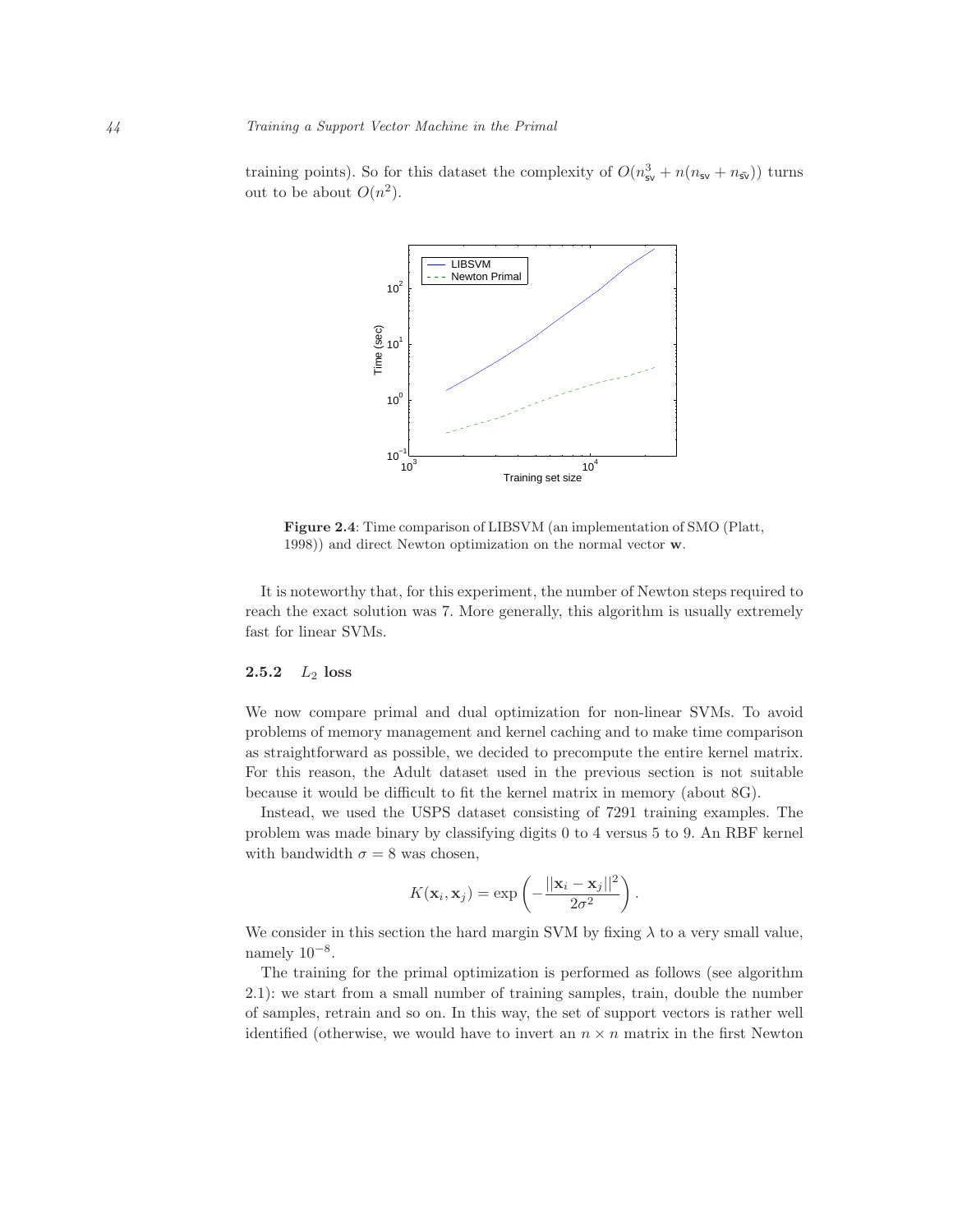#### 2.5 Experiments  $45$

step).

Algorithm 2.1 SVM primal training by Newton optimization

```
Function: \beta = PRIMALSVM(K,Y,\lambda)
  n \leftarrow \text{length}(Y) % Number of training points
  if n > 1000 then
        n_2 \leftarrow n/2 % Train first on a subset to estimate the decision boundary
        \beta \leftarrow \text{PRIMALSVM}(K_{1..n_2,1..n_2}, Y_{1..n_2}, \lambda)]s\mathsf{v} \leftarrow non zero components of \betaelse
        s_v \leftarrow \{1, \ldots, n\}.end if
  repeat
        \beta_{\text{sv}} \leftarrow (K_{\text{sv}} + \lambda I_{n_{\text{sv}}})^{-1} Y_{\text{sv}}Other components of \beta \leftarrow 0s\mathsf{v} \leftarrow indices i such that y_i[K\beta]_i < 1until sv has not changed
```
The time comparison is plotted in figure 2.5: the running times for primal and dual training are almost the same. Moreover, they are directly proportional to  $n_{\rm sv}^3$ , which turns out to be the dominating term in the  $O(nn_{sv} + n_{sv}^3)$  time complexity. In this problem  $n_{\mathsf{sv}}$  grows approximately like  $\sqrt{n}$ . This seems to be in contradiction with the result of Steinwart (2003), which states than the number of support vectors grows linearly with the training set size. However this result holds only for noisy problems, and the USPS dataset has a very small noise level.



Figure 2.5: With the  $L_2$  penalization of the slacks, the parallel between dual optimization and primal Newton optimization is striking: the training times are almost the same (and scale in  $O(n_{\rm sv}^3)$ ). Note that both solutions are *exactly* the same.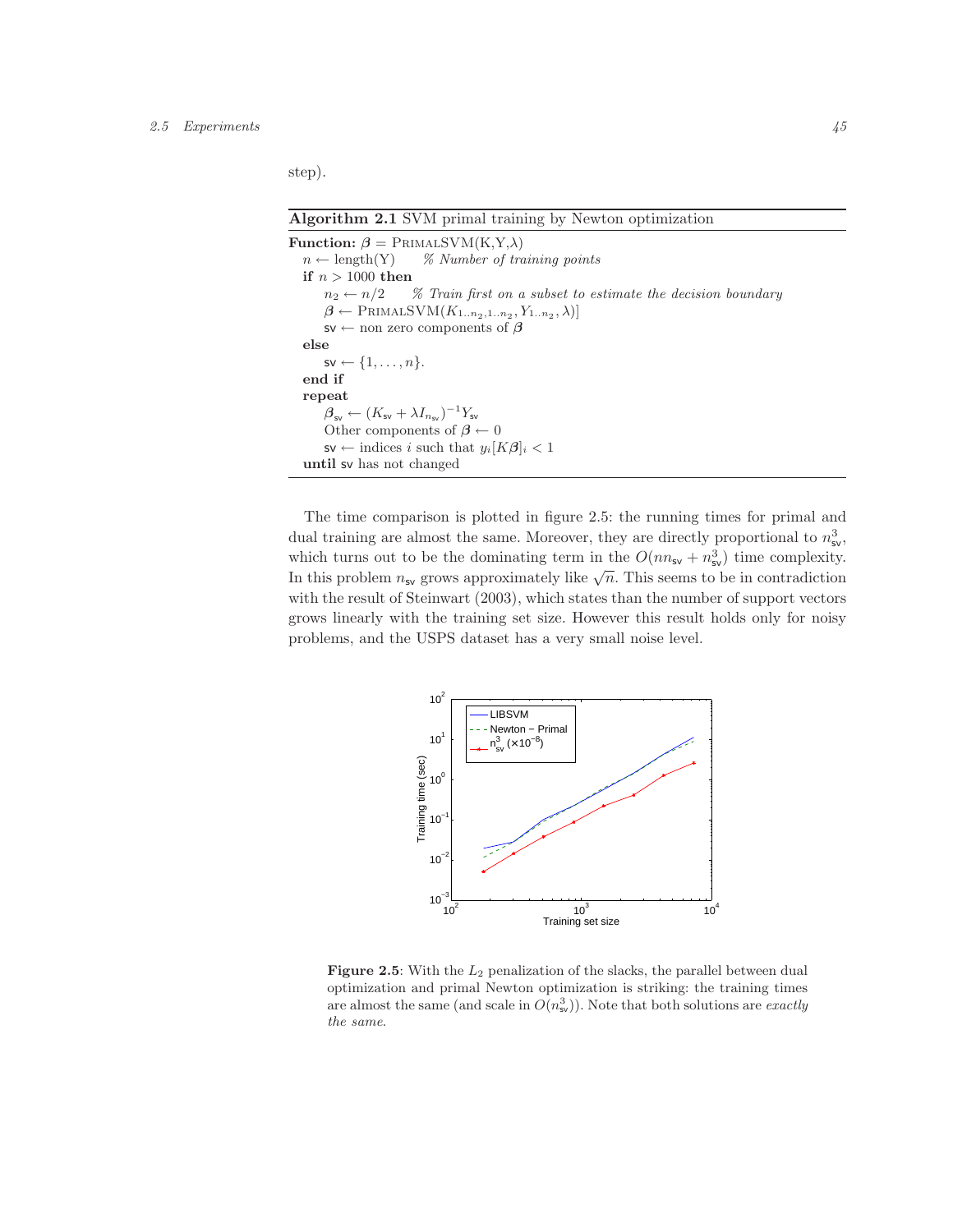Even though we ignored the time spent on computing the kernel matrix, it is noteworthy that algorithm 2.1 only needs the compute submatrix  $K_{ij}$ ,  $1 \leq i \leq j$  $n, i \in \mathsf{sv}$ . So the number of kernel evaluations would typically be of the order of  $nn_{\mathsf{sv}}$ , as for dual methods (see chapter 1). If this matrix does not fit in memory, shrinking can be used. But if  $K_{\rm sv}$  is also too big, then one has to resort to approximations (see section 2.6).

## 2.5.3 Huber loss

We perform the same experiments as in the previous section, but introduced noise in the labels: for randomly chosen 10% of the points, the labels are flipped. In this kind of situation the  $L_2$  loss is not well suited, because it penalizes the noisy examples too much. However if the noise were, for instance, Gaussian in the inputs, then the  $L_2$  loss would have been very appropriate.

We will study the time complexity and the test error when we vary the parameter h. Note that the solution will not usually be exactly the same as for a standard hinge loss SVM (it will only be the case in the limit  $h \to 0$ ). The regularization parameter  $\lambda$  was set to 1/8, which corresponds to the best test performance.

In the experiments described below, a line search was performed in order to make Newton converge more quickly. This means that instead of using (2.19) for updating  $\beta$ , the following step was made,

$$
\beta \leftarrow \beta - tH^{-1}\nabla,
$$

where  $t \in [0, 1]$  is found by 1D minimization. This additional line search does not increase the complexity since it is just  $O(n)$ . Indeed, given the direction  $\mathbf{u} = H^{-1}\nabla$ , let us the write the objective function (2.13) along this line as

$$
g(t) := \Omega(\boldsymbol{\beta} + t\mathbf{u}) = \lambda(\boldsymbol{\beta}^\top K \boldsymbol{\beta} + 2t\mathbf{u}^\top K \boldsymbol{\beta} + t^2\mathbf{u}^\top K \mathbf{u}) + \sum_{i=1}^n L(y_i, K_i^\top \boldsymbol{\beta} + tK_i^\top \mathbf{u}).
$$

This function q takes  $O(n)$  operations to evaluate once  $K\beta$  and  $K\mathbf{u}$  have been precomputed. Its minimum is easily found after couple of 1D Newton steps. For the  $L<sub>2</sub>$  loss described in the previous section, this line search was not necessary and full Newton steps were taken  $(t = 1)$ .

## 2.5.3.1 Influence of  $h$

As expected the left hand side of figure 2.6 shows that the test error is relatively unaffected by the value of h, as long as it is not too large. For  $h = 1$ , the loss looks more like the  $L_2$  loss, which is inappropriate for the kind of noise we generated.

Concerning the time complexity (right hand side of figure 2.6), there seems to be an optimal range for  $h$ . When  $h$  is too small, the problem is highly non-quadratic (because most of the loss function is linear), and a lot of Newton steps are necessary. On the other hand, when h is large,  $n_{sv}$  increases, and since the complexity is mainly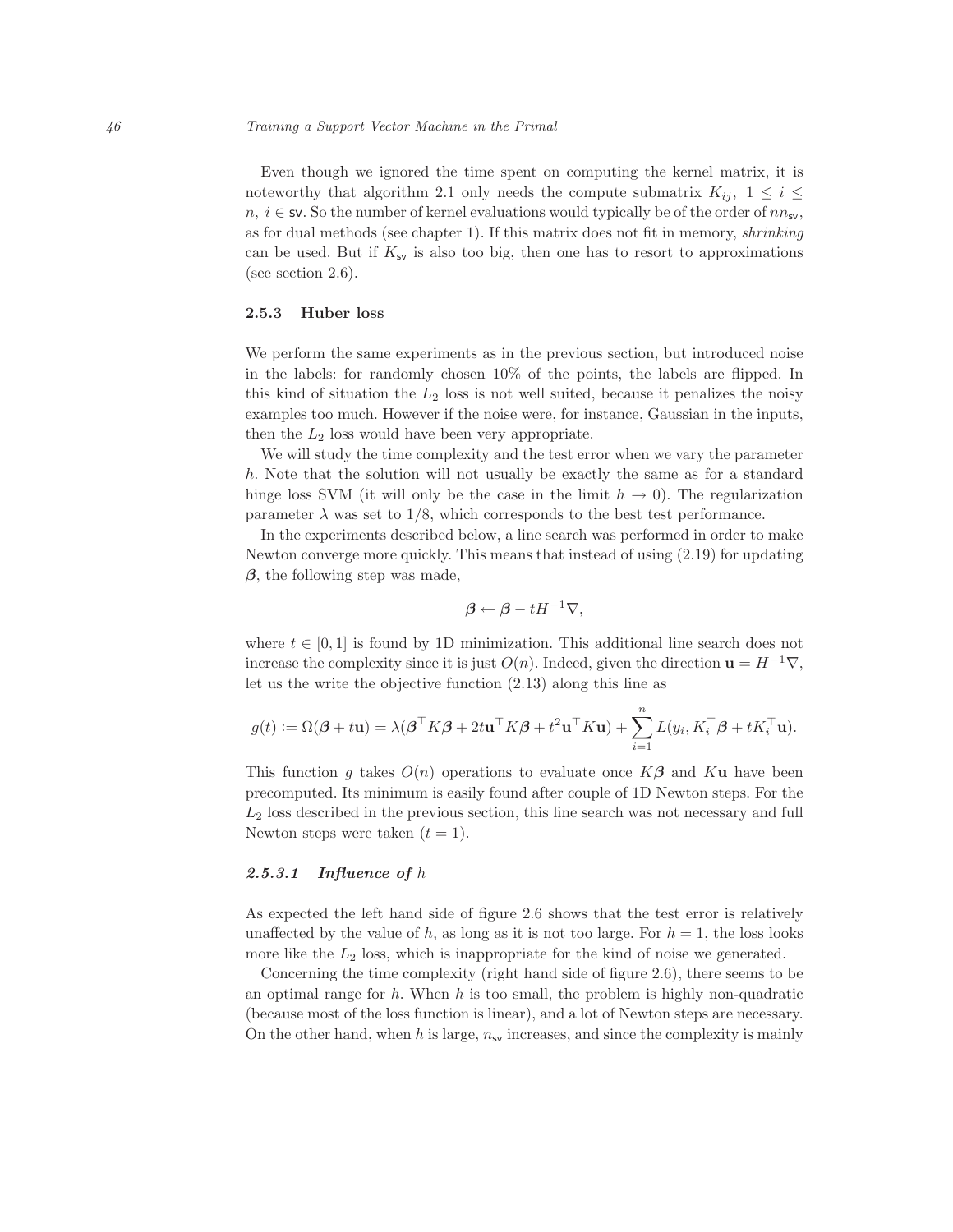

in  $O(n_{\rm sv}^3)$ , the training time increases (cf figure 2.7).

**Figure 2.6:** Influence of h on the test error (left,  $n=500$ ) and the training time (right,  $n = 1000$ )



Figure 2.7: When h increases, more points are in the quadratic part of the loss ( $n_{\rm sv}$  increases and  $n_{\rm sv}$  decreases). The dashed lines are the LIBSVM solution. For this plot,  $n = 1000$ .

## 2.5.3.2 Time comparison with LIBSVM

Figure 2.8 presents a time comparison of both optimization methods for different training set sizes. As for the quadratic loss, the time complexity is  $O(n_{\rm sv}^3)$ .

However, unlike figure 2.5, the constant for LIBSVM training time is better. This is probably the case because the loss function is far from quadratic and the Newton optimization requires more steps to converge (on the order of 30). But we believe that this factor can be improved on by not inverting the Hessian from scratch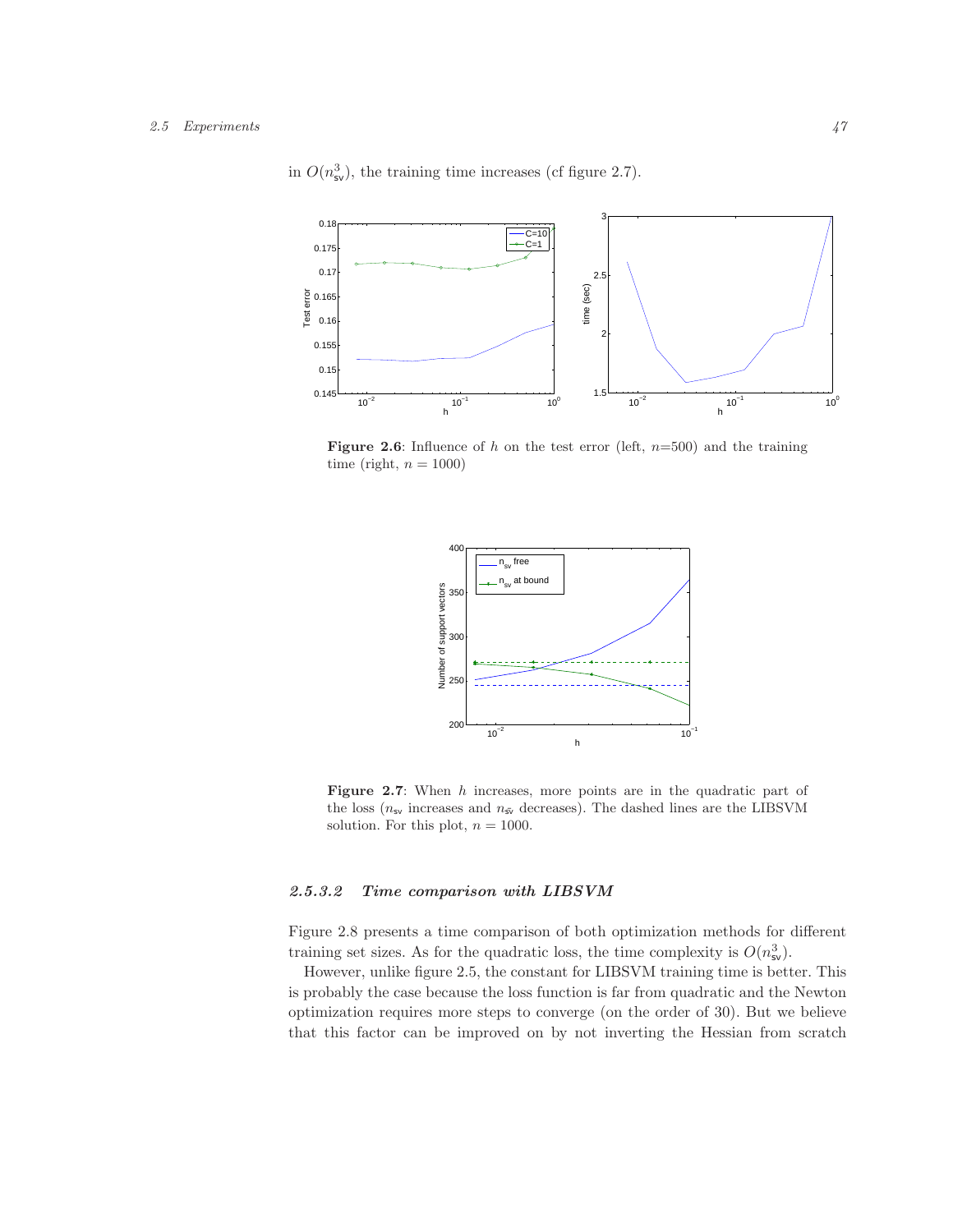

in each iteration or by using a more direct optimizer such as conjugate gradient descent.

Figure 2.8: Time comparison between LIBSVM and Newton optimization. Here  $n_{\rm sv}$  has been computed from LIBSVM (note that the solutions are not exactly the same). For this plot,  $h = 2^{-5}$ .

# 2.6 Advantages of primal optimization

As explained throughout this paper, primal and dual optimizations are very similar, and it is not surprising that they lead to same computational complexity,  $O(m_{\rm sv} +$  $n_{\rm sv}^3$ ). So is there a reason to use one rather than the other?

We believe that primal optimization might have advantages for *large scale* optimization. Indeed, when the number of training points is large, the number of support vectors is also typically large and it becomes intractable to compute the exact solution. For this reason, one has to resort to approximations (Bordes et al., 2005; Bakır et al., 2005; Collobert et al., 2002; Tsang et al., 2005); see also chapters 3 and 14 of this book. But introducing approximations in the dual may not be wise. There is indeed no guarantee that an approximate dual solution yields a good approximate primal solution. Since what we are eventually interested in is a good primal objective function value, it is more straightforward to directly minimize it (cf the discussion at the end of Section 2.2).

Below are some examples of approximation strategies for primal minimization. One can probably come up with many more, but our goal is just to give a flavor of what can be done in the primal.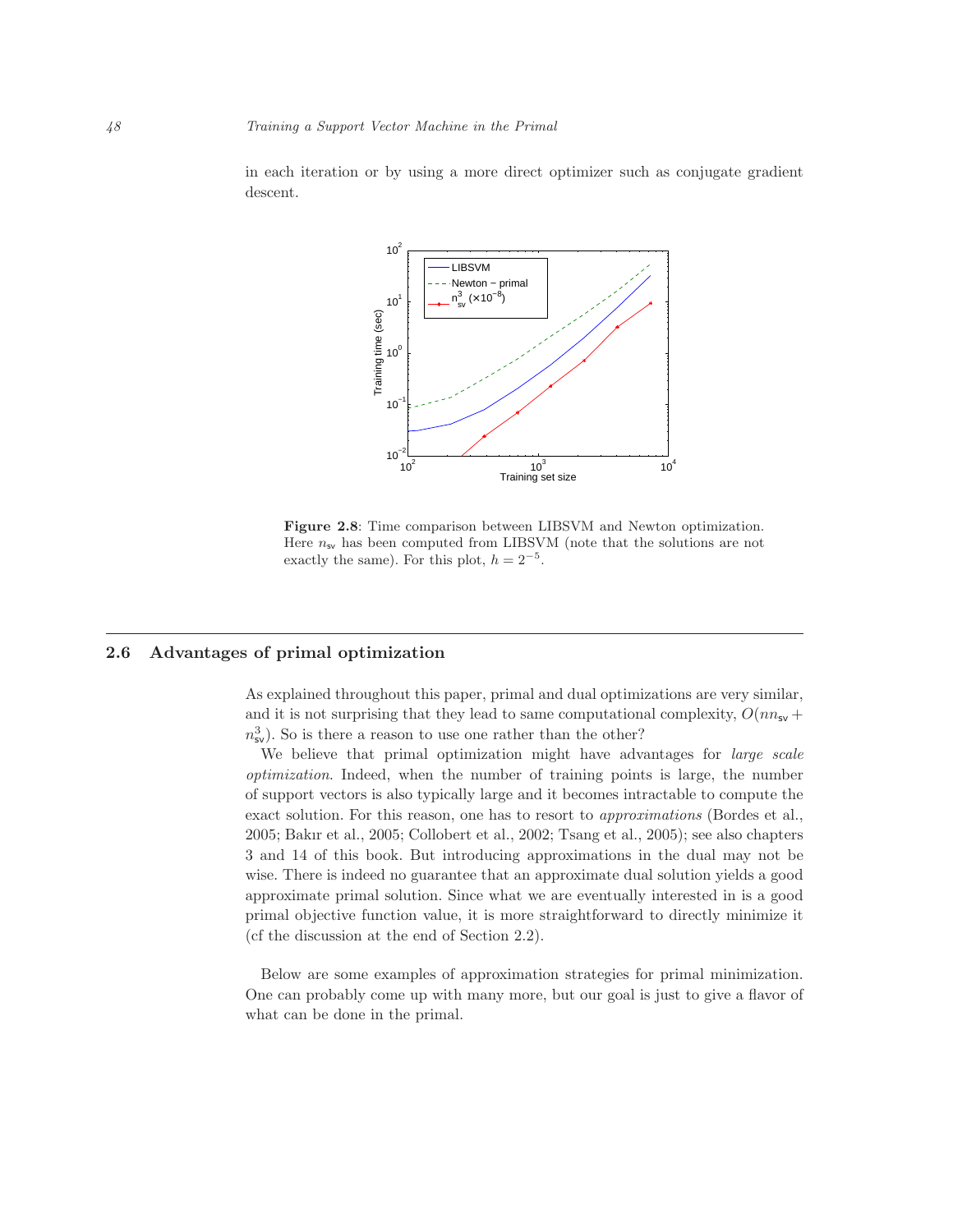## 2.6.1 Conjugate gradient

One could directly minimize (2.13) by conjugate gradient descent. For squared loss without regularizer, this approach has been investigated in (Ong, 2005). The hope is that on a lot of problems a reasonable solution can be obtained with only a couple of gradient steps.

In the dual, this strategy is hazardous: there is no guarantee that an approximate dual solution corresponds to a reasonable primal solution. We have indeed shown in Section 2 and Appendix 2.A that for a given number of conjugate gradient steps, the primal objective function was lower when optimizing the primal than when optimizing the dual.

However one needs to keep in mind that the performance of a conjugate gradient optimization strongly depends on the parametrization of the problem. In Section 2, we analyzed an optimization in terms of the primal variable w, whereas in the rest of the paper, we used the reparametrization  $(2.11)$  with the vector  $\beta$ . The convergence rate of conjugate gradient depends on the condition number of the Hessian (Shewchuk, 1994). For an optimization on  $\beta$ , it is roughly equal to the condition number of  $K^2$  (cf equation (2.15)), while for an optimization on w, this is the condition number of K.

So optimizing on  $\beta$  could be much slower. There is fortunately an easy fix to this problem: preconditioning by K. In general, preconditioning by a matrix  $M$  requires to be able to compute efficiently  $M^{-1}\nabla$ , where  $\nabla$  is the gradient (Shewchuk, 1994, Section  $B5$ ). But in our case, it turns out that one can factorize  $K$  in the expression of the gradient (2.14) and the computation of  $K^{-1}\nabla$  becomes trivial. With this preconditioning (which comes at no extra computational cost), the convergence rate is now the same as for the optimization on w. In fact, in the case of regularized least squares of section 2, one can show that the conjugate gradient steps for the optimization on **w** and for the optimization on  $\beta$  with preconditioning are identical.

Pseudocode for optimizing (2.13) using the Fletcher-Reeves update and this preconditioning is given in algorithm 2.2. Note that in this pseudocode  $g$  is exactly the gradient given in  $(2.14)$  but "divided" by K. Finally, we would like to point out that algorithm 2.2 has another interesting interpretation: it is indeed equivalent to performing a conjugate gradients minimization on  $\bf{w}$  (cf  $(2.8)$ ), while maintaining the solution in terms of  $\beta$ , i.e. such that  $\mathbf{w} = \sum \beta_i \mathbf{x}_i$ . This is possible because at each step of the algorithm, the gradient (with respect to  $\bf{w}$ ) is always in the span of the training points. More precisely, we have that the gradient of (2.8) with respect to **w** is  $\sum_{i}(\mathbf{g}_{new})_i \mathbf{x}_i$ .

Let us now have an empirical study of the conjugate gradient behavior. As in the previous section, we considered the 7291 training examples of the USPS dataset. We monitored the test error as a function of the number of conjugate gradient iterations. It can be seen in figure 2.9 that

A relatively small number of iterations (between 10 and 100) are enough to reach a good solution. Note that the test errors at the right of the figure (corresponding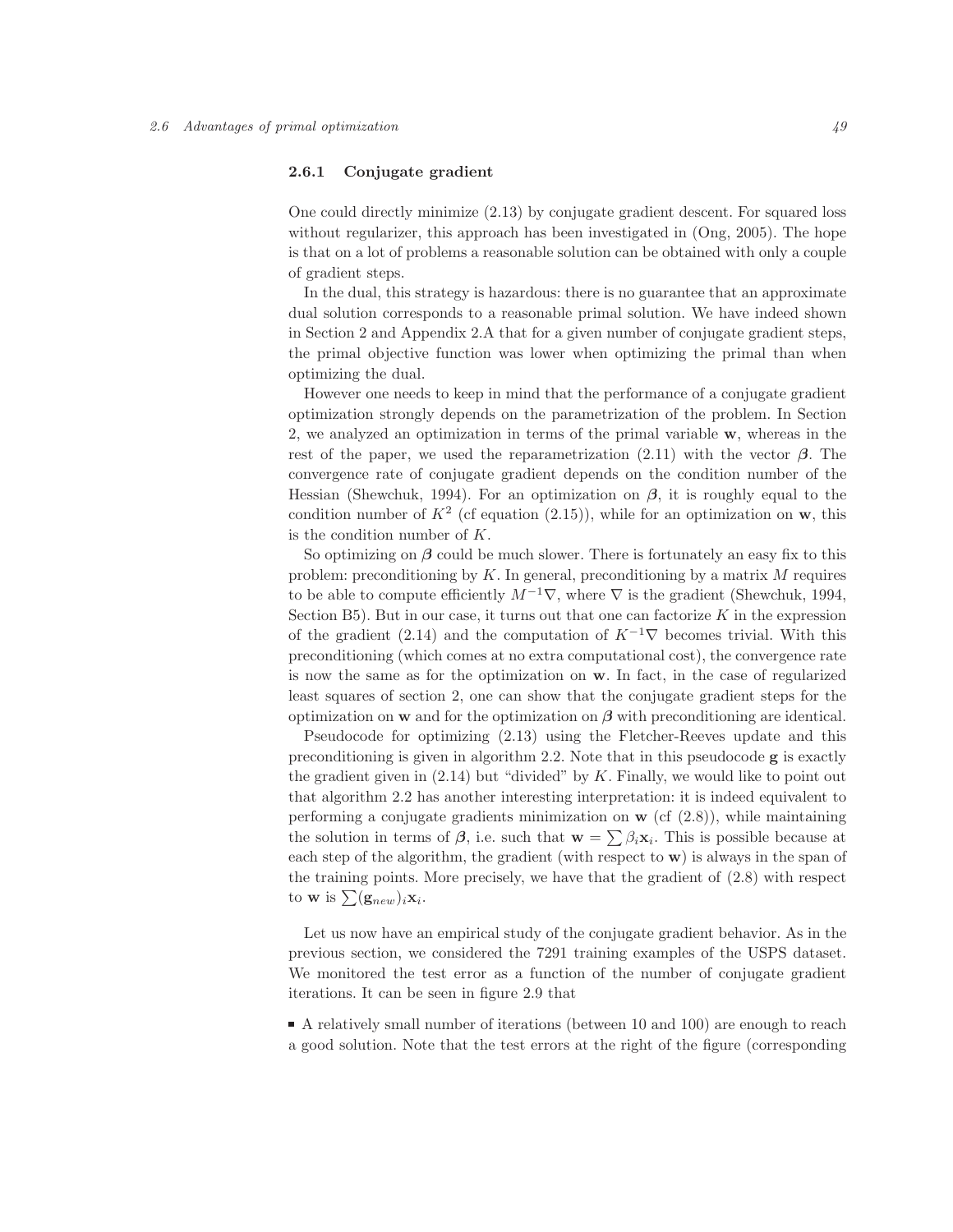Algorithm 2.2 Optimization of  $(2.13)$  (with the  $L_2$  loss) by preconditioned conjugate gradients.

Let  $\beta = 0$  and  $\mathbf{d} = \mathbf{g}_{old} = -Y$ repeat Let  $t^*$  be the minimizer of (2.13) on the line  $\beta + t\mathbf{d}$ .  $\beta \leftarrow \beta + t^* \mathbf{d}.$ Let **o** =  $K\beta - Y$  and **sv** = {*i*,  $o_i y_i < 1$ }. Update  $I^0$ .  $\mathbf{g}_{new} \leftarrow 2\lambda\boldsymbol{\beta} + I^0_{\perp} \mathbf{o}.$  $\mathbf{d} \leftarrow -\mathbf{g}_{new} + \frac{\mathbf{g}_{new}^\top K \mathbf{g}_{new}}{\sigma^\top K \mathbf{g}_{new}} \mathbf{d}.$  $\overline{\mathbf{g}_{old}^{\top} K \mathbf{g}_{old}}$  $\mathbf{g}_{old} \leftarrow \mathbf{g}_{new}.$ until  $||\mathbf{g}_{new}|| \leq \varepsilon$ 

to 128 iterations) are the same as for a fully trained SVM: the objective values have almost converged at this point.

The convergence rate depends, via the condition number, on the bandwidth  $\sigma$ . For  $\sigma = 1$ , K is very similar to the identity matrix and one step is enough to be close to the optimal solution. However, the test error is not so good for this value of  $\sigma$  and one should set it to 2 or 4.



Figure 2.9: Optimization of the objective function  $(2.13)$  by conjugate gradient for different values of the kernel width.

It is noteworthy that the preconditioning discussed above is really helpful. For instance, without it, the test error is still 1.84% after 256 iterations with  $\sigma = 4$ .

Finally, note that each conjugate gradient step requires the computation of  $K\beta$  (cf equation (2.14)) which takes  $O(n^2)$  operations. If one wants to avoid recomputing the kernel matrix at each step, the memory requirement is also  $O(n^2)$ . Both time and memory requirement could probably be improved to  $O(n_{\rm sv}^2)$  per conjugate gradient iteration by directly working on the linear system (2.19). But this complexity is probably still too high for large scale problems. Here are some cases where the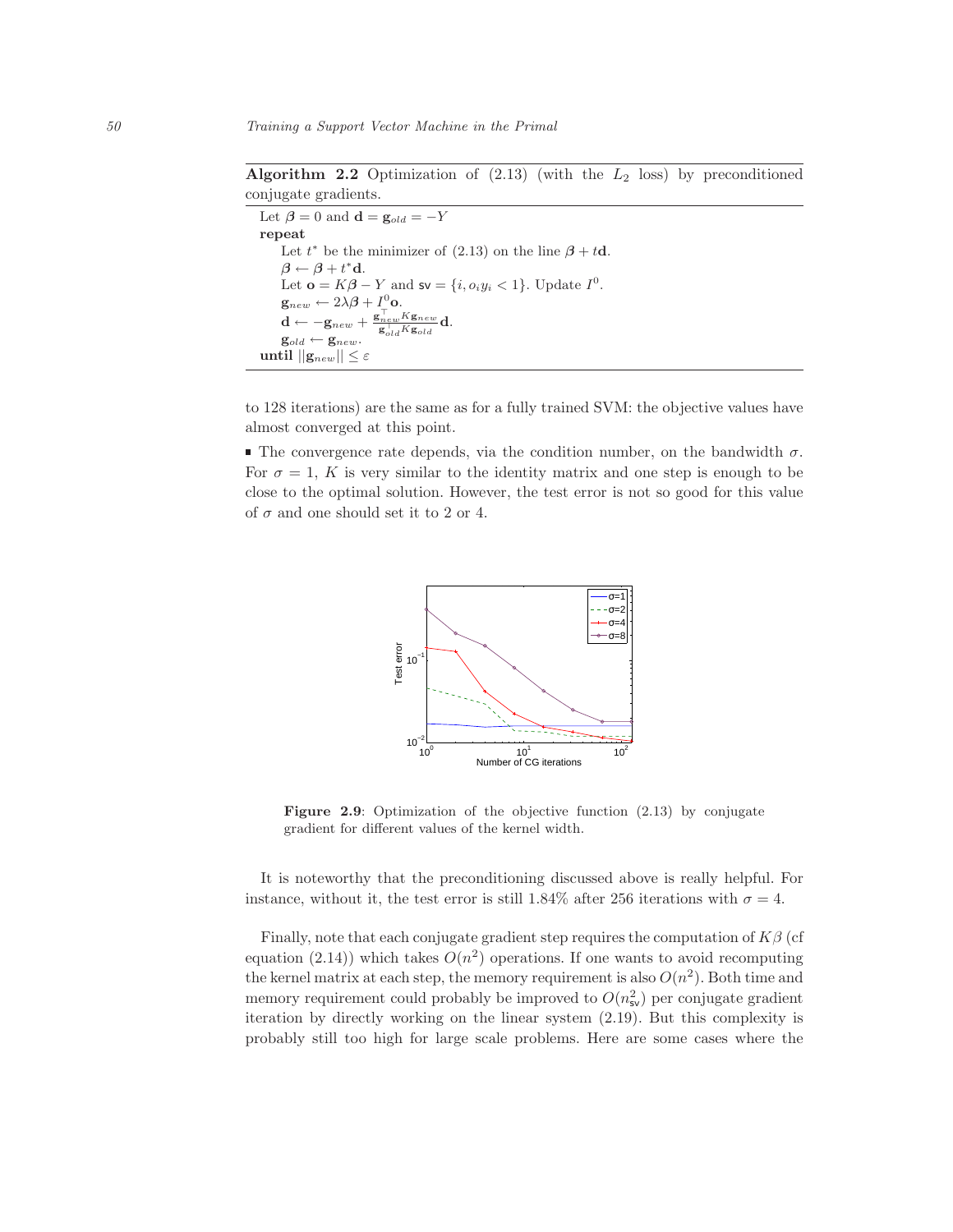matrix vector multiplication can be done more efficiently.

Sparse kernel If a compactly supported RBF kernel (Schaback, 1995; Fasshauer,  $2005$ ) is used, the kernel matrix K is sparse. The time and memory complexities are then proportional to the number of non-zeros elements in  $K$ . Also, when the bandwidth of the Gaussian RBF kernel is small, the kernel matrix can be well approximated by a sparse matrix.

Low rank Whenever the kernel matrix is (approximately) low rank, one can write  $K \approx AA^{\top}$  where  $A \in \mathbb{R}^{n \times p}$  can be found through an incomplete Cholesky decomposition in  $O(np^2)$  operations. The complexity of each conjugate iteration is then  $O(np)$ . This idea has been used in (Fine and Scheinberg, 2001) in the context of SVM training, but the authors considered only dual optimization. Note that the kernel matrix is usually low rank when the bandwidth of the Gaussian RBF kernel is large.

Fast Multipole Methods Generalizing both cases above, Fast Multipole methods and KD-Trees provide an efficient way of computing the multiplication of an RBF kernel matrix with a vector (Greengard and Rokhlin, 1987; Gray and Moore, 2000; Yang et al., 2004; de Freitas et al., 2005; Shen et al., 2006). These methods have been successfully applied to Kernel Ridge Regression and Gaussian Processes, but do not seem to be able to handle high dimensional data. See (Lang et al., 2005) for an empirical study of time and memory requirement of these methods.

## 2.6.2 Reduced expansion

Instead of optimizing on a vector  $\beta$  of length n, one can choose a small subset of the training points to expand the solution on and optimize only those weights. More precisely, the same objective function  $(2.9)$  is considered, but unlike  $(2.11)$ , it is optimized on the subset of the functions expressed as

$$
f(\mathbf{x}) = \sum_{i \in S} \beta_i k(\mathbf{x}_i, \mathbf{x}),
$$
\n(2.20)

where  $S$  is a subset of the training set. This approach has been pursued in chapter 3 where the set S is greedily constructed and in (Lee and Mangasarian, 2001a) where S is selected randomly. If S contains  $k$  elements, these methods have a complexity of  $O(nk^2)$  and a memory requirement of  $O(nk)$ .

## 2.6.3 Model selection

Another advantage of primal optimization is when some hyperparameters are optimized on the training cost function (Chapelle et al., 2002; Grandvalet and Canu, 2002). If  $\theta$  is a set of hyperparameters and  $\alpha$  the dual variables, the standard way of learning  $\theta$  is to solve a min max problem (remember that the maximum of the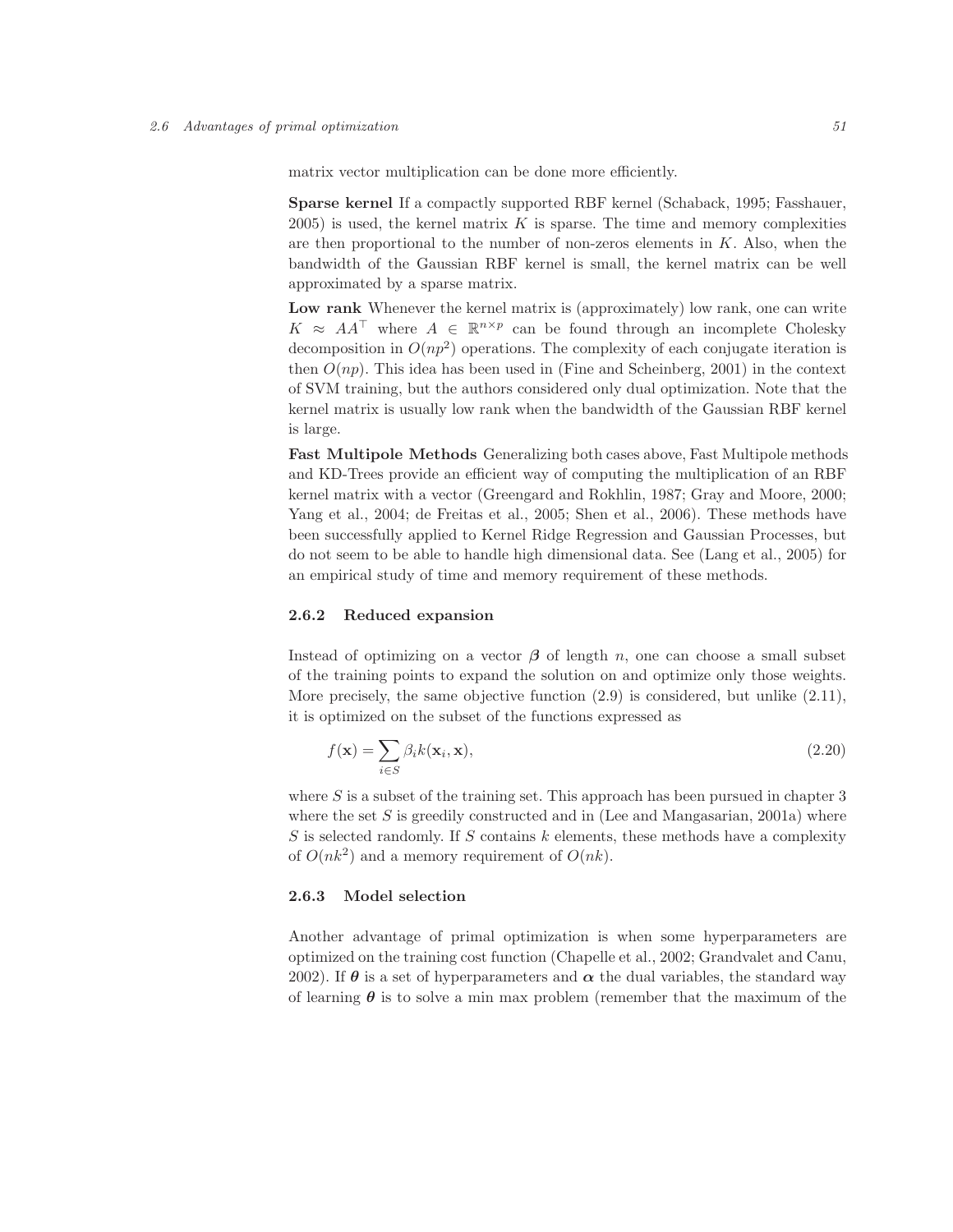dual is equal to the minimum of the primal):

$$
\min_{\theta} \max_{\alpha} \quad \text{Dual}(\alpha, \theta),
$$

by alternating between minimization on  $\theta$  and maximization on  $\alpha$  (see for instance (Grandvalet and Canu, 2002) for the special case of learning scaling factors). But if the primal is minimized, a *joint optimization* on  $\beta$  and  $\theta$  can be carried out, which is likely to be much faster.

Finally, to compute an approximate leave-one-out error, the matrix  $K_{\rm sv} + \lambda I_{n_{\rm sv}}$ needs to be inverted (Chapelle et al., 2002); but after a Newton optimization, this inverse is already available in (2.17).

## 2.7 Conclusion

In this paper, we have studied the primal optimization of non-linear SVMs and derived the update rules for a Newton optimization. From these formulae, it appears clear that there are strong similarities between primal and dual optimization. Also, the corresponding *implementation is very simple* and does not require any optimization libraries.

The historical reasons for which most of the research in the last decade has been about dual optimization are unclear. We believe that it is because SVMs were first introduced in their hard margin formulation (Boser et al., 1992), for which a dual optimization (because of the constraints) seems more natural. In general, however, soft margin SVMs should be preferred, even if the training data are separable: the decision boundary is more robust because more training points are taken into account (Chapelle et al., 2000).

We do not pretend that primal optimization is better in general; our main motivation was to point out that primal and dual are two sides of the same coin and that there is no reason to look always at the same side. And by looking at the primal side, some new algorithms for finding approximate solutions emerge naturally. We believe that an approximate primal solution is in general superior to a dual one since an approximate dual solution can yield a primal one which is arbitrarily bad.

In addition to all the possibilities for approximate solutions mentioned in this paper, the primal optimization also offers the advantage of tuning the hyperparameters simultaneously by performing a conjoint optimization on parameters and hyperparameters.

#### Acknowledgments

We are grateful to Adam Kowalczyk and Sathiya Keerthi for helpful comments.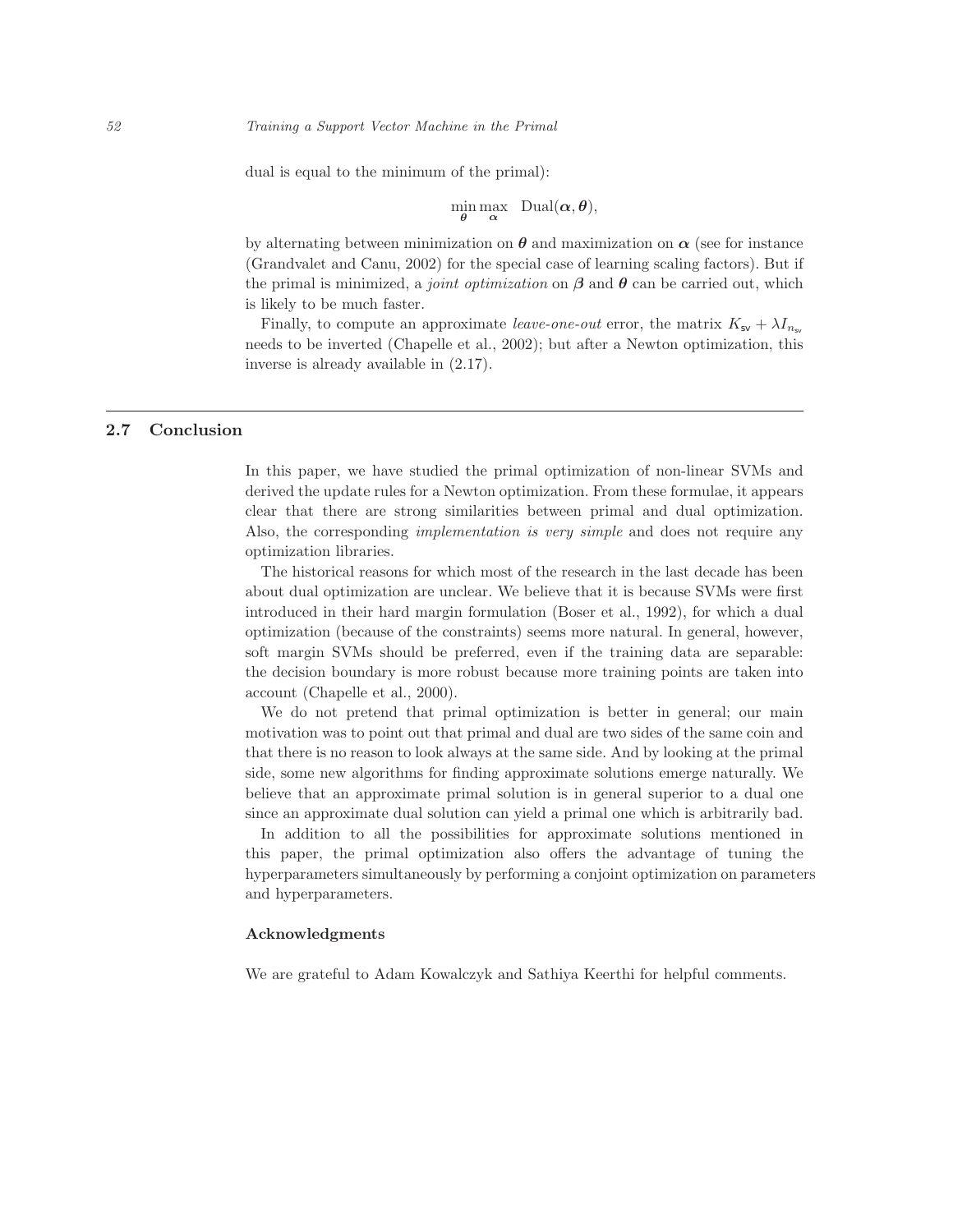## Appendix

## 2.A Primal suboptimality

Let us define the following quantities,

$$
A = \mathbf{y}^{\top} \mathbf{y}
$$
  
\n
$$
B = \mathbf{y}^{\top} X X^{\top} \mathbf{y}
$$
  
\n
$$
C = \mathbf{y}^{\top} X X^{\top} X X^{\top} \mathbf{y}
$$

After one gradient step with exact line search on the primal objective function, we have  $\mathbf{w} = \frac{B}{C + \lambda B} X^{\top} \mathbf{y}$ , and the primal value (2.2) is

$$
\frac{1}{2}A - \frac{1}{2}\frac{B^2}{C + \lambda B}.
$$

For the dual optimization, after one gradient step,  $\alpha = \frac{\lambda A}{B+\lambda A}$  yand by (2.6),  $\mathbf{w} = \frac{A}{B + \lambda A} X^{\top} \mathbf{y}$ . The primal value is then

$$
\frac{1}{2}A + \frac{1}{2}\left(\frac{A}{B + \lambda A}\right)^2 (C + \lambda B) - \frac{AB}{B + \lambda A}.
$$

The difference between these two quantities is

$$
\frac{1}{2} \left( \frac{A}{B + \lambda A} \right)^2 (C + \lambda B) - \frac{AB}{B + \lambda A} + \frac{1}{2} \frac{B^2}{C + \lambda B} = \frac{1}{2} \frac{(B^2 - AC)^2}{(B + \lambda A)^2 (C + \lambda B)} \ge 0.
$$

This proves that if ones does only one gradient step, one should do it on the primal instead of the dual, because one will get a lower primal value this way.

Now note that by the Cauchy-Schwarz inequality  $B^2 \leq AC$ , and there is equality only if  $XX^{\top}$ y and y are aligned. In that case the above expression is zero: the primal and dual steps are as efficient. That is what happens on the left side of Figure 2.1: when  $n \ll d$ , since X has been generated according to a Gaussian distribution,  $XX^{\top} \approx dI$  and the vectors  $XX^{\top}$ y and y are almost aligned.

# 2.B Optimization with an offset

We now consider a joint optimization on 
$$
\begin{pmatrix} b \\ \beta \end{pmatrix}
$$
 of the function  

$$
f(\mathbf{x}) = \sum_{i=1}^{n} \beta_i k(\mathbf{x}_i, \mathbf{x}) + b.
$$

The augmented Hessian (cf  $(2.15)$ ) is

$$
2\left(\begin{array}{cc} \mathbf{1}^\top I^0\mathbf{1} & \mathbf{1}^\top I^0 K \\ K I^0\mathbf{1} & \lambda K+KI^0 K\end{array}\right),
$$

where 1 should be understood as a vector of all 1.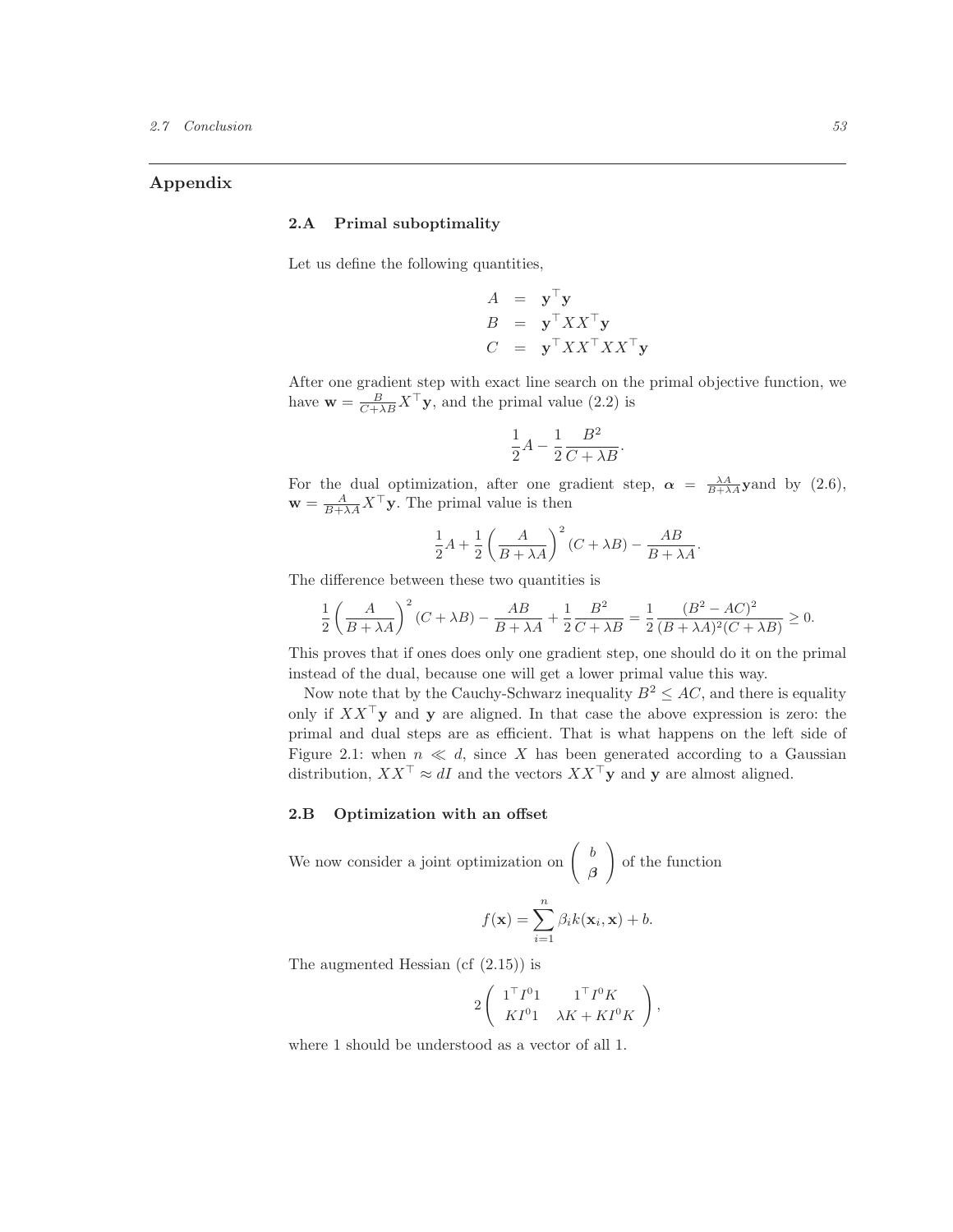This can be decomposed as

$$
2\left(\begin{array}{cc} -\lambda & 1^{\top} \\ 0 & K \end{array}\right)\left(\begin{array}{cc} 0 & 1^{\top} \\ I^{0}1 & \lambda I + I^{0}K \end{array}\right).
$$

Now the gradient is

$$
\nabla = H\beta - 2\left(\begin{array}{c} 1^{\mathsf{T}} \\ K \end{array}\right)I^{0}Y
$$

and the equivalent of the update equation (2.16) is

$$
\begin{pmatrix} 0 & 1^{\top} \\ I^0 1 & \lambda I + I^0 K \end{pmatrix}^{-1} \begin{pmatrix} -\lambda & 1^{\top} \\ 0 & K \end{pmatrix}^{-1} \begin{pmatrix} 1^{\top} \\ K \end{pmatrix} I^0 Y = \begin{pmatrix} 0 & 1^{\top} \\ I^0 1 & \lambda I + I^0 K \end{pmatrix}^{-1} \begin{pmatrix} 0 \\ I^0 Y \end{pmatrix}
$$

So instead of solving (2.17), one solves

$$
\left(\begin{array}{c}b\\ \beta_{\mathsf{sv}}\end{array}\right)=\left(\begin{array}{cc}0&1^{\top}\\ 1&\lambda I_{n_{\mathsf{sv}}}+K_{\mathsf{sv}}\end{array}\right)^{-1}\left(\begin{array}{c}0\\ Y_{\mathsf{sv}}\end{array}\right).
$$

# References

- Gökhan Bakır, Léon Bottou, and Jason Weston. Breaking SVM complexity with cross training. In Proceedings of the  $17^{th}$  Neural Information Processing Systems Conference, 2005.
- Antoine Bordes, Seyda Ertekin, Jason Weston, and Léon Bottou. Fast kernel classifiers with online and active learning. Technical report, NEC Research Institute, Princeton, 2005. http://leon.bottou.com/publications/pdf/ huller3.pdf.
- Bernhard Boser, Isabelle Guyon, and Vladimir N. Vapnik. A training algorithm for optimal margin classifiers. In Computational Learing Theory, pages 144–152, 1992.
- Stephen Boyd and Lieven Vandenberghe. Convex Optimization. Cambridge University Press, 2004.
- Christopher J. C. Burges. A tutorial on support vector machines for pattern recognition. Data Mining and Knowledge Discovery, 2(2):121–167, 1998.
- Olivier Chapelle, Jason Weston, L´eon Bottou, and Vladimir N. Vapnik. Vicinal risk minimization. In Advances in Neural Information Processing Systems, volume 12. MIT Press, 2000.
- Olivier Chapelle, Vladimir N. Vapnik, Olivier Bousquet, and Sayan Mukherjee. Choosing multiple parameters for support vector machines. Machine Learning, 46:131–159, 2002.
- Ronan Collobert, Samy Bengio, and Yoshua Bengio. A parallel mixture of SVMs for very large scale problems. Neural Computation, 14(5), 2002.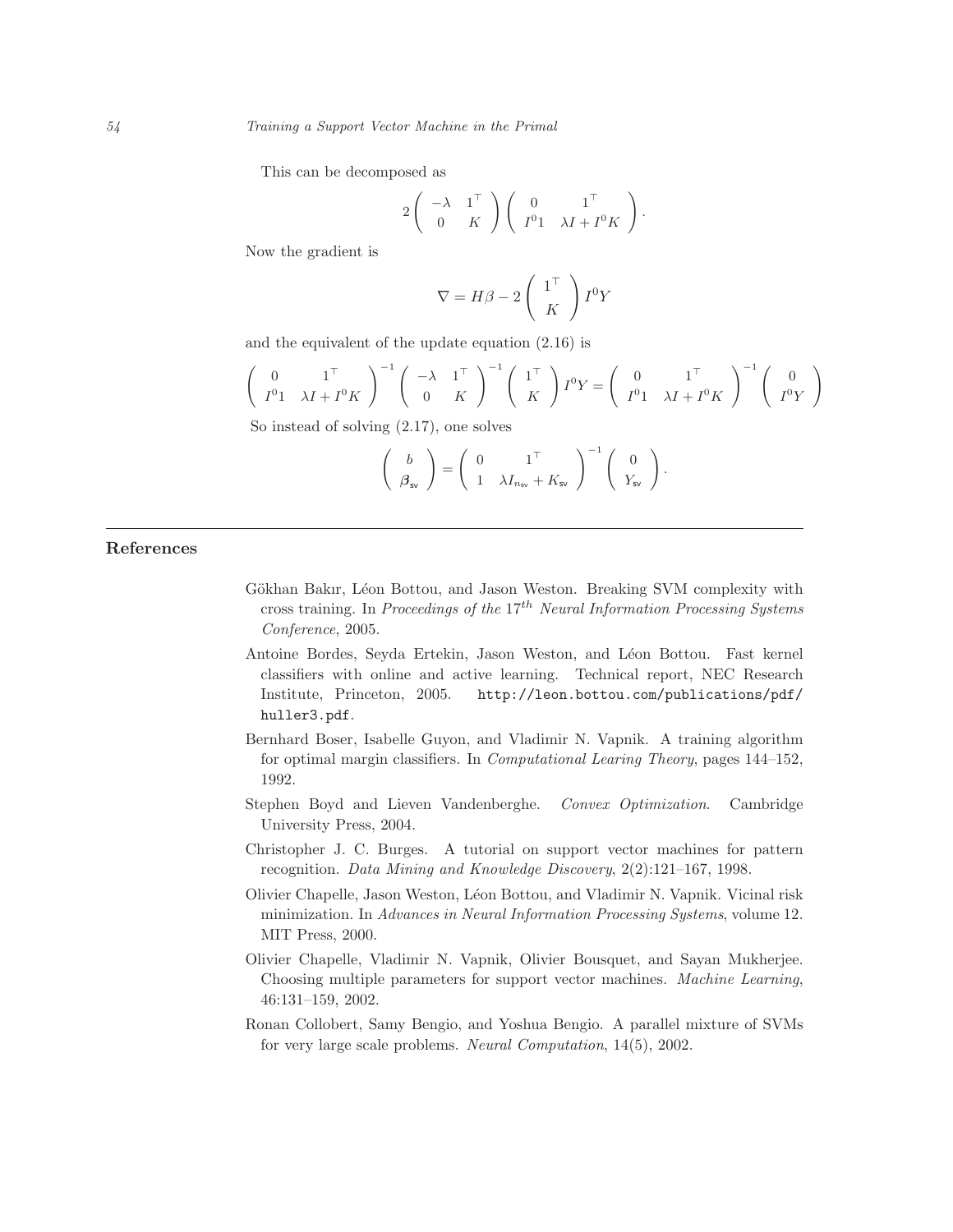- Nello Cristianini and John Shawe-Taylor. An Introduction to Support Vector Machines. Cambridge University Press, 2000.
- Nando de Freitas, Yang Wang, Maryam Mahdaviani, and Dustin Lang. Fast krylov methods for n-body learning. In NIPS, 2005.
- Greg Fasshauer. Meshfree methods. In M. Rieth and W. Schommers, editors, Handbook of Theoretical and Computational Nanotechnology. American Scientific Publishers, 2005.
- Shai Fine and Katya Scheinberg. Efficient SVM training using low-rank kernel representations. Journal of Machine Learning Research, 2:243–264, 2001.
- Gene Golub and Charles Van Loan. Matrix Computations. The Johns Hopkins University Press, Baltimore, 3rd edition, 1996.
- Yves Grandvalet and Stéphane Canu. Adaptive scaling for feature selection in SVMs. In Neural Information Processing Systems, volume 15, 2002.
- Alexander Gray and Andrew W. Moore. 'n-body' problems in statistical learning. In NIPS, 2000.
- Leslie Greengard and Vladimir Rokhlin. A fast algorithm for particle simulations. Journal of Computational Physics, 73:325–348, 1987.
- Thorsten Joachims. Making large-scale SVM learning practical. In Advances in Kernel Methods - Support Vector Learning. MIT Press, Cambridge, Massachussetts, 1999.
- S. Sathiya Keerthi and Dennis M. DeCoste. A modified finite Newton method for fast solution of large scale linear SVMs. Journal of Machine Learning Research, 6:341–361, 2005.
- George S. Kimeldorf and Grace Wahba. A correspondence between bayesian estimation on stochastic processes and smoothing by splines. Annals of Mathematical Statistics, 41:495–502, 1970.
- Dustin Lang, Mike Klaas, and Nando de Freitas. Empirical testing of fast kernel density estimation algorithms. Technical Report UBC TR-2005-03, University of British Columbia,, 2005.
- Yuh-Jye Lee and Olvi L. Mangasarian. RSVM: Reduced support vector machines. In Proceedings of the SIAM International Conference on Data Mining. SIAM, Philadelphia, 2001a.
- Yuh-Jye Lee and Olvi L. Mangasarian. SSVM: A smooth support vector machine for classification. Computational Optimization and Applications, 20(1):5–22, 2001b.
- O. L. Mangasarian and D. R. Musicant. Lagrangian support vector machines. Journal of Machine Learning Research, 1:161–177, 2001.
- Olvi L. Mangasarian. A finite Newton method for classification. Optimization Methods and Software, 17:913–929, 2002.
- Cheng Soon Ong. Kernels: Regularization and Optimization. PhD thesis, The Australian National University, 2005.